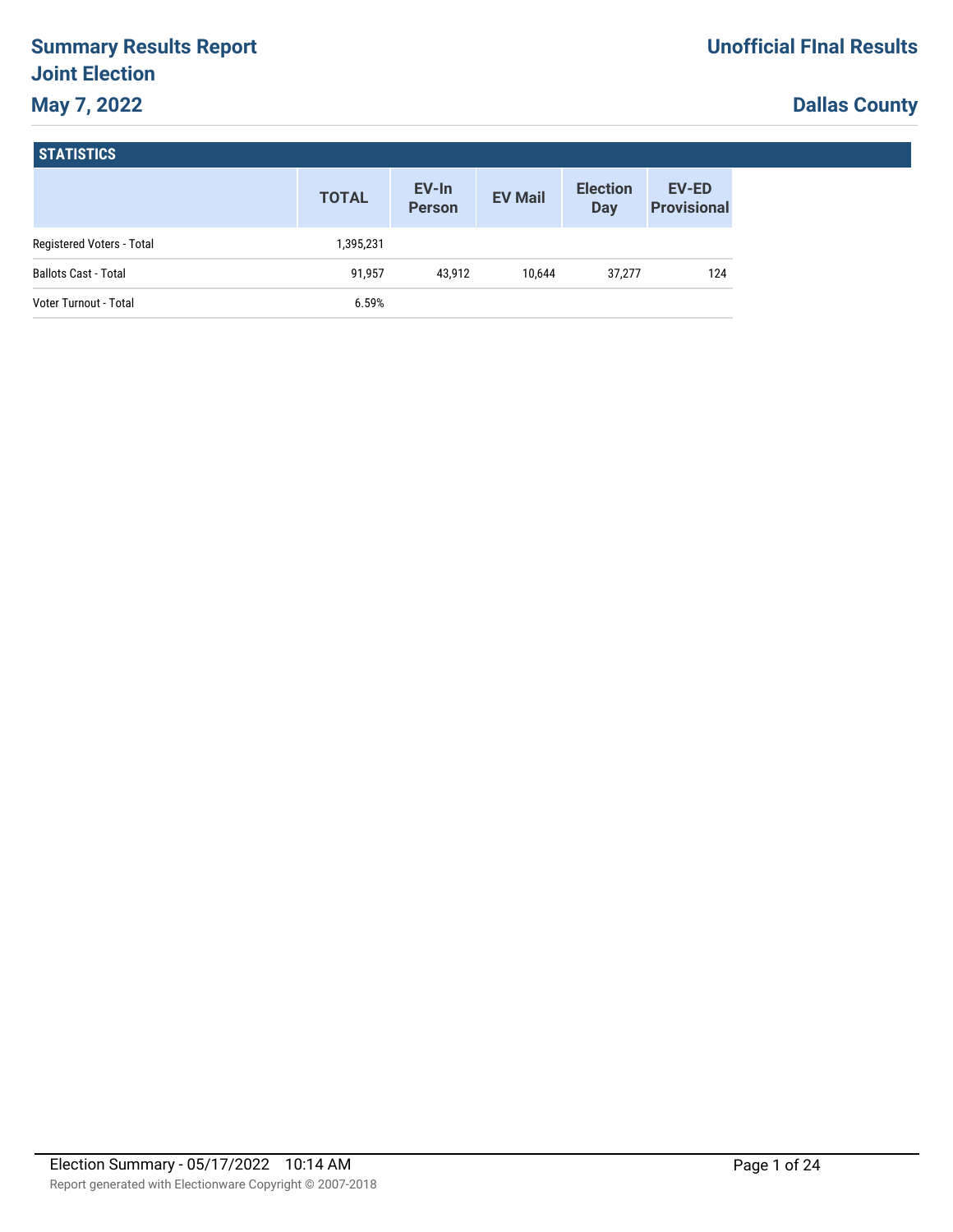**State of Texas Proposition 1**

Vote For 1

|                         | <b>TOTAL</b> | <b>VOTE %</b> | EV-In<br><b>Person</b> | <b>EV Mail</b> | <b>Election</b><br>Day | <b>EV-ED</b><br><b>Provisional</b> |
|-------------------------|--------------|---------------|------------------------|----------------|------------------------|------------------------------------|
| For                     | 78,258       | 87.21%        | 37,549                 | 8,976          | 31,620                 | 113                                |
| Against                 | 11,479       | 12.79%        | 5,181                  | 1,417          | 4,871                  | 10                                 |
| <b>Total Votes Cast</b> | 89,737       | 100.00%       | 42,730                 | 10,393         | 36,491                 | 123                                |

#### **State of Texas Proposition 2**

Vote For 1

|                         | <b>TOTAL</b> | VOTE %  | EV-In<br>Person | <b>EV Mail</b> | <b>Election</b><br><b>Day</b> | <b>EV-ED</b><br><b>Provisional</b> |
|-------------------------|--------------|---------|-----------------|----------------|-------------------------------|------------------------------------|
| For                     | 77,276       | 85.37%  | 37,179          | 8,722          | 31,265                        | 110                                |
| Against                 | 13,248       | 14.63%  | 5,972           | 1,760          | 5,503                         | 13                                 |
| <b>Total Votes Cast</b> | 90,524       | 100.00% | 43,151          | 10,482         | 36,768                        | 123                                |

## **Addison For Member of Council Addison**

Vote For 3

|                            | <b>TOTAL</b> | VOTE %  | EV-In<br><b>Person</b> | <b>EV Mail</b> | <b>Election</b><br><b>Day</b> | <b>EV-ED</b><br><b>Provisional</b> |
|----------------------------|--------------|---------|------------------------|----------------|-------------------------------|------------------------------------|
| Guillermo "GQ" Quintanilla | 685          | 29.76%  | 336                    | 61             | 285                           | 3                                  |
| Randy Smith                | 253          | 10.99%  | 118                    | 31             | 104                           | 0                                  |
| Darren Gardner             | 667          | 28.97%  | 326                    | 62             | 276                           | 3                                  |
| Eileen Resnik              | 697          | 30.28%  | 343                    | 76             | 275                           | 3                                  |
| <b>Total Votes Cast</b>    | 2,302        | 100.00% | 1,123                  | 230            | 940                           | 9                                  |

#### **Balch Springs For Member of Council, At Large, Place 2 Balch Springs**

|                         | <b>TOTAL</b> | <b>VOTE %</b> | EV-In<br><b>Person</b> | <b>EV Mail</b> | <b>Election</b><br>Day | <b>EV-ED</b><br><b>Provisional</b> |
|-------------------------|--------------|---------------|------------------------|----------------|------------------------|------------------------------------|
| Angela Swann Singletary | 253          | 61.26%        | 124                    | 22             | 107                    | 0                                  |
| Johnny W. Adams         | 160          | 38.74%        | 86                     | 12             | 62                     | 0                                  |
| <b>Total Votes Cast</b> | 413          | 100.00%       | 210                    | 34             | 169                    | 0                                  |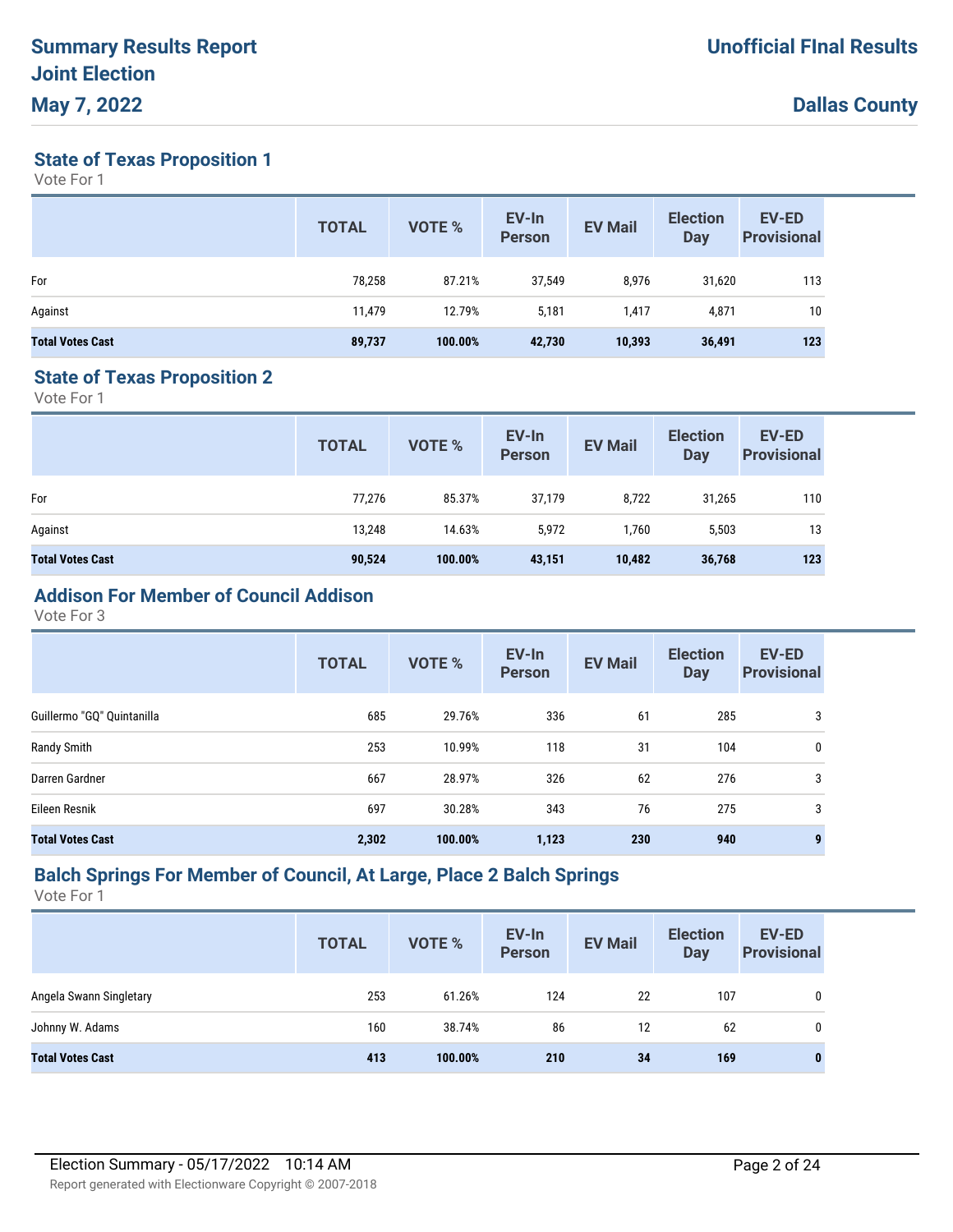#### **Balch Springs For Member of Council, Single Member District, Place 4 Balch Springs District** Vote For 1

|                         | <b>TOTAL</b> | VOTE %  | EV-In<br>Person | <b>EV Mail</b> | <b>Election</b><br><b>Day</b> | <b>EV-ED</b><br><b>Provisional</b> |
|-------------------------|--------------|---------|-----------------|----------------|-------------------------------|------------------------------------|
| Dawn Segroves           | 45           | 64.29%  | 14              |                | 24                            |                                    |
| <b>BK Patel</b>         | 25           | 35.71%  | 18              |                | 6                             |                                    |
| <b>Total Votes Cast</b> | 70           | 100.00% | 32              | 8              | 30                            | 0                                  |

#### **Balch Springs For Member of Council, Single Member District, Place 6 Balch Springs District** Vote For 1

**EV-In Person Election Day TOTAL EV Mail EV-ED Provisional EV-In**<br> **Provisional** EV Mail Day Provisional Elishima S. Myles 64 52.03% 40 4 20 0 Meg Comstock 59 47.97% 33 3 23 0 **Total Votes Cast 123 100.00% 73 7 43 0**

#### **Balch Springs Proposition A**

Vote For 1

|                         | <b>TOTAL</b> | VOTE %  | EV-In<br>Person | <b>EV Mail</b> | <b>Election</b><br><b>Day</b> | <b>EV-ED</b><br><b>Provisional</b> |
|-------------------------|--------------|---------|-----------------|----------------|-------------------------------|------------------------------------|
| For                     | 298          | 71.29%  | 145             | 30             | 123                           | 0                                  |
| Against                 | 120          | 28.71%  | 64              | 9              | 47                            | 0                                  |
| <b>Total Votes Cast</b> | 418          | 100.00% | 209             | 39             | 170                           | $\bf{0}$                           |

### **Balch Springs Proposition B**

|                         | <b>TOTAL</b> | VOTE %  | EV-In<br>Person | <b>EV Mail</b> | <b>Election</b><br><b>Day</b> | <b>EV-ED</b><br><b>Provisional</b> |
|-------------------------|--------------|---------|-----------------|----------------|-------------------------------|------------------------------------|
| For                     | 209          | 50.12%  | 108             | 16             | 85                            | 0                                  |
| Against                 | 208          | 49.88%  | 100             | 23             | 85                            | 0                                  |
| <b>Total Votes Cast</b> | 417          | 100.00% | 208             | 39             | 170                           | $\bf{0}$                           |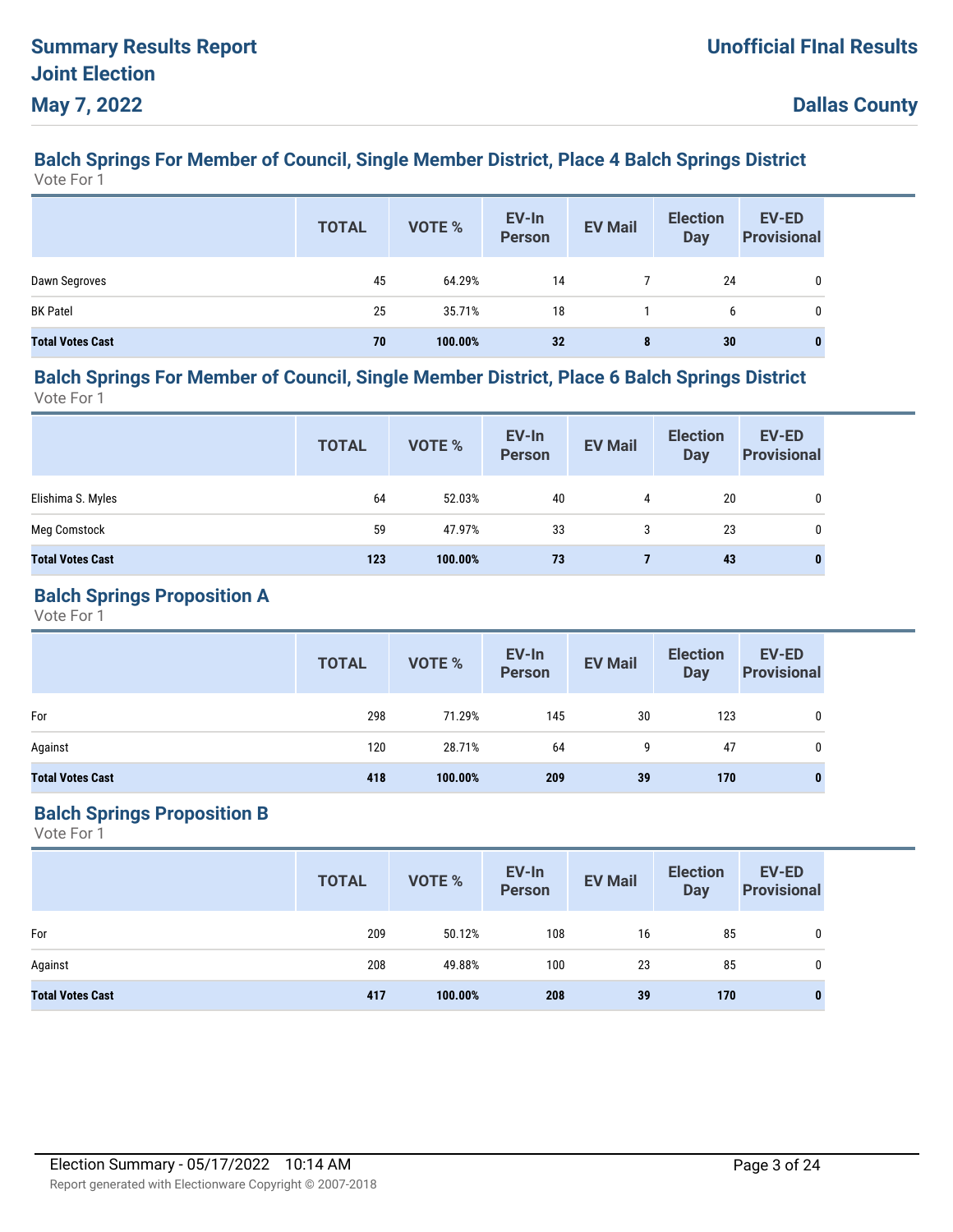**Balch Springs Proposition C**

Vote For 1

|                         | <b>TOTAL</b> | VOTE %  | EV-In<br>Person | <b>EV Mail</b> | <b>Election</b><br><b>Day</b> | EV-ED<br><b>Provisional</b> |
|-------------------------|--------------|---------|-----------------|----------------|-------------------------------|-----------------------------|
| For                     | 332          | 79.24%  | 161             | 30             | 141                           | 0                           |
| Against                 | 87           | 20.76%  | 50              | 9              | 28                            | 0                           |
| <b>Total Votes Cast</b> | 419          | 100.00% | 211             | 39             | 169                           |                             |

#### **Balch Springs Proposition D**

Vote For 1

|                         | <b>TOTAL</b> | VOTE %  | EV-In<br>Person | <b>EV Mail</b> | <b>Election</b><br><b>Day</b> | <b>EV-ED</b><br><b>Provisional</b> |
|-------------------------|--------------|---------|-----------------|----------------|-------------------------------|------------------------------------|
| For                     | 360          | 85.92%  | 175             | 34             | 151                           | 0                                  |
| Against                 | 59           | 14.08%  | 36              | 5              | 18                            | 0                                  |
| <b>Total Votes Cast</b> | 419          | 100.00% | 211             | 39             | 169                           | 0                                  |

### **Balch Springs Proposition E**

Vote For 1

|                         | <b>TOTAL</b> | VOTE %  | EV-In<br>Person | <b>EV Mail</b> | <b>Election</b><br><b>Day</b> | <b>EV-ED</b><br><b>Provisional</b> |
|-------------------------|--------------|---------|-----------------|----------------|-------------------------------|------------------------------------|
| For                     | 344          | 82.30%  | 171             | 33             | 140                           | $\mathbf 0$                        |
| Against                 | 74           | 17.70%  | 40              | 6              | 28                            | 0                                  |
| <b>Total Votes Cast</b> | 418          | 100.00% | 211             | 39             | 168                           | 0                                  |

### **Balch Springs Proposition F**

|                         | <b>TOTAL</b> | VOTE %  | EV-In<br>Person | <b>EV Mail</b> | <b>Election</b><br>Day | EV-ED<br><b>Provisional</b> |
|-------------------------|--------------|---------|-----------------|----------------|------------------------|-----------------------------|
| For                     | 237          | 56.56%  | 115             | 21             | 101                    | 0                           |
| Against                 | 182          | 43.44%  | 96              | 18             | 68                     | 0                           |
| <b>Total Votes Cast</b> | 419          | 100.00% | 211             | 39             | 169                    | $\bf{0}$                    |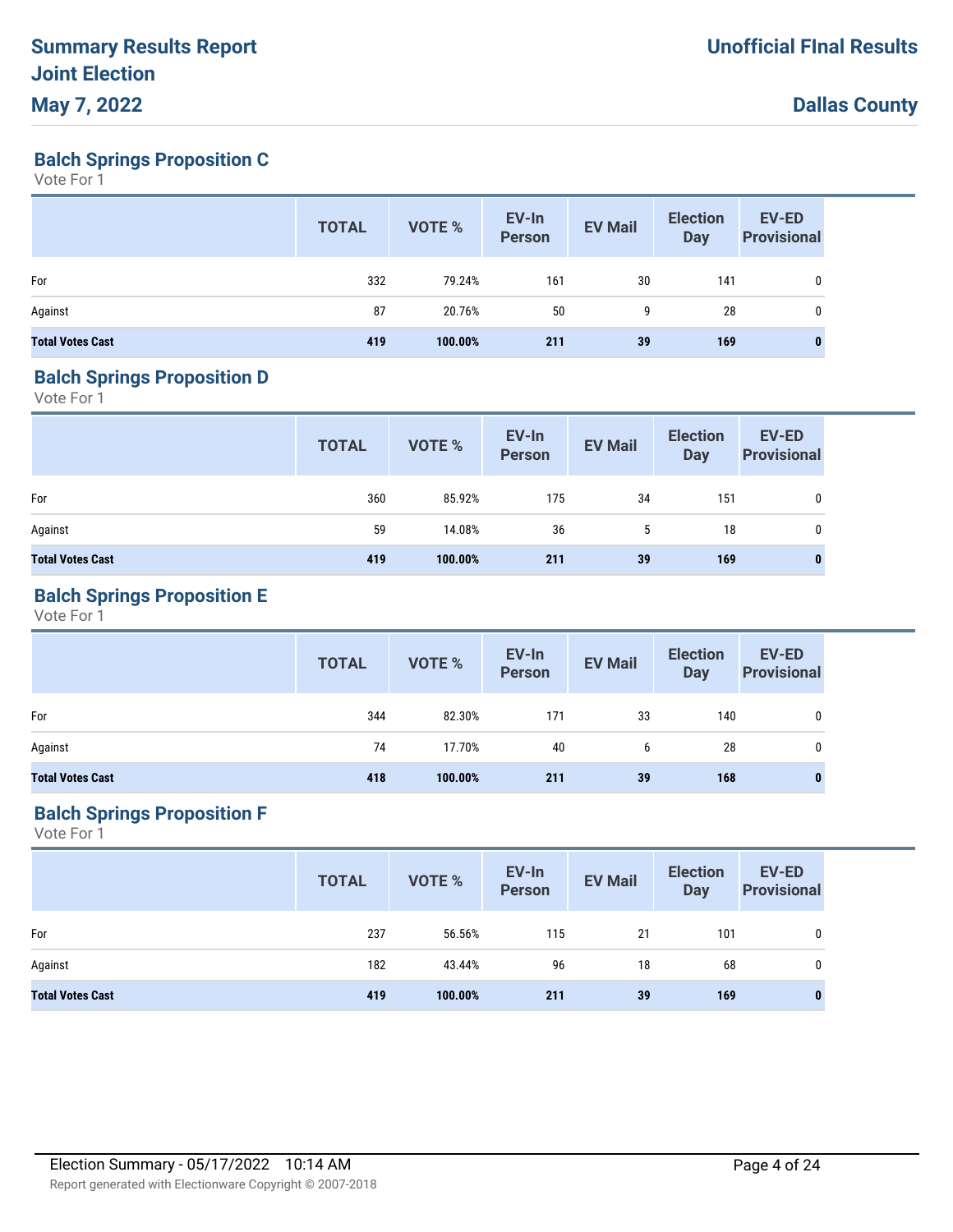**Balch Springs Proposition G**

Vote For 1

|                         | <b>TOTAL</b> | VOTE %  | EV-In<br>Person | <b>EV Mail</b> | <b>Election</b><br>Day | EV-ED<br><b>Provisional</b> |
|-------------------------|--------------|---------|-----------------|----------------|------------------------|-----------------------------|
| For                     | 350          | 83.53%  | 181             | 32             | 137                    | 0                           |
| Against                 | 69           | 16.47%  | 32              |                | 30                     | $\mathbf{0}$                |
| <b>Total Votes Cast</b> | 419          | 100.00% | 213             | 39             | 167                    |                             |

#### **Balch Springs Proposition H**

Vote For 1

|                         | <b>TOTAL</b> | VOTE %  | EV-In<br>Person | <b>EV Mail</b> | <b>Election</b><br><b>Day</b> | EV-ED<br><b>Provisional</b> |
|-------------------------|--------------|---------|-----------------|----------------|-------------------------------|-----------------------------|
| For                     | 236          | 56.59%  | 118             | 16             | 102                           | 0                           |
| Against                 | 181          | 43.41%  | 93              | 22             | 66                            | 0                           |
| <b>Total Votes Cast</b> | 417          | 100.00% | 211             | 38             | 168                           | 0                           |

### **Balch Springs Proposition I**

Vote For 1

|                         | <b>TOTAL</b> | <b>VOTE %</b> | EV-In<br>Person | <b>EV Mail</b> | <b>Election</b><br><b>Day</b> | <b>EV-ED</b><br><b>Provisional</b> |
|-------------------------|--------------|---------------|-----------------|----------------|-------------------------------|------------------------------------|
| For                     | 209          | 50.24%        | 113             | 17             | 79                            | 0                                  |
| Against                 | 207          | 49.76%        | 98              | 22             | 87                            | 0                                  |
| <b>Total Votes Cast</b> | 416          | 100.00%       | 211             | 39             | 166                           | 0                                  |

### **Balch Springs Proposition J**

|                         | <b>TOTAL</b> | VOTE %  | EV-In<br>Person | <b>EV Mail</b> | <b>Election</b><br><b>Day</b> | EV-ED<br><b>Provisional</b> |
|-------------------------|--------------|---------|-----------------|----------------|-------------------------------|-----------------------------|
| For                     | 297          | 72.09%  | 150             | 30             | 117                           | 0                           |
| Against                 | 115          | 27.91%  | 59              | 9              | 47                            | 0                           |
| <b>Total Votes Cast</b> | 412          | 100.00% | 209             | 39             | 164                           | 0                           |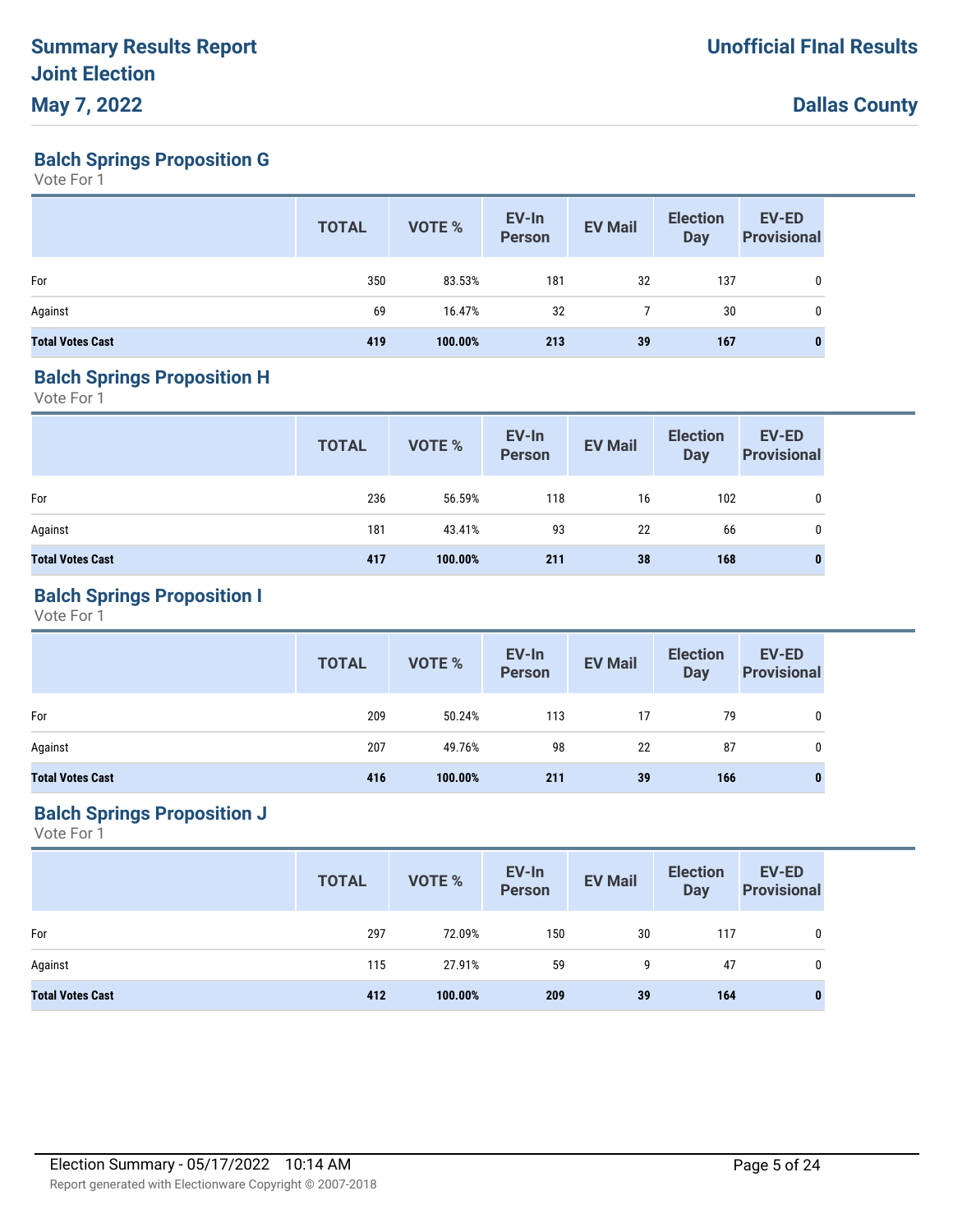**Balch Springs Proposition K**

Vote For 1

|                         | <b>TOTAL</b> | VOTE %  | EV-In<br>Person | <b>EV Mail</b> | <b>Election</b><br><b>Day</b> | EV-ED<br><b>Provisional</b> |
|-------------------------|--------------|---------|-----------------|----------------|-------------------------------|-----------------------------|
| For                     | 343          | 82.65%  | 172             | 33             | 138                           | 0                           |
| Against                 | 72           | 17.35%  | 39              | 5              | 28                            | 0                           |
| <b>Total Votes Cast</b> | 415          | 100.00% | 211             | 38             | 166                           |                             |

#### **Balch Springs Proposition L**

Vote For 1

|                         | <b>TOTAL</b> | VOTE %  | EV-In<br>Person | <b>EV Mail</b> | <b>Election</b><br>Day | <b>EV-ED</b><br><b>Provisional</b> |
|-------------------------|--------------|---------|-----------------|----------------|------------------------|------------------------------------|
| For                     | 337          | 81.60%  | 168             | 34             | 135                    | 0                                  |
| Against                 | 76           | 18.40%  | 40              | 5              | 31                     | 0                                  |
| <b>Total Votes Cast</b> | 413          | 100.00% | 208             | 39             | 166                    | $\bf{0}$                           |

### **Balch Springs Proposition M**

Vote For 1

|                         | <b>TOTAL</b> | <b>VOTE %</b> | EV-In<br>Person | <b>EV Mail</b> | <b>Election</b><br><b>Day</b> | <b>EV-ED</b><br><b>Provisional</b> |
|-------------------------|--------------|---------------|-----------------|----------------|-------------------------------|------------------------------------|
| For                     | 283          | 69.02%        | 142             | 27             | 114                           | 0                                  |
| Against                 | 127          | 30.98%        | 67              | 11             | 49                            | 0                                  |
| <b>Total Votes Cast</b> | 410          | 100.00%       | 209             | 38             | 163                           | 0                                  |

### **Balch Springs Proposition N**

|                         | <b>TOTAL</b> | VOTE %  | EV-In<br>Person | <b>EV Mail</b> | <b>Election</b><br>Day | <b>EV-ED</b><br><b>Provisional</b> |
|-------------------------|--------------|---------|-----------------|----------------|------------------------|------------------------------------|
| For                     | 232          | 56.31%  | 127             | 17             | 88                     | 0                                  |
| Against                 | 180          | 43.69%  | 81              | 22             | 77                     | 0                                  |
| <b>Total Votes Cast</b> | 412          | 100.00% | 208             | 39             | 165                    | $\bf{0}$                           |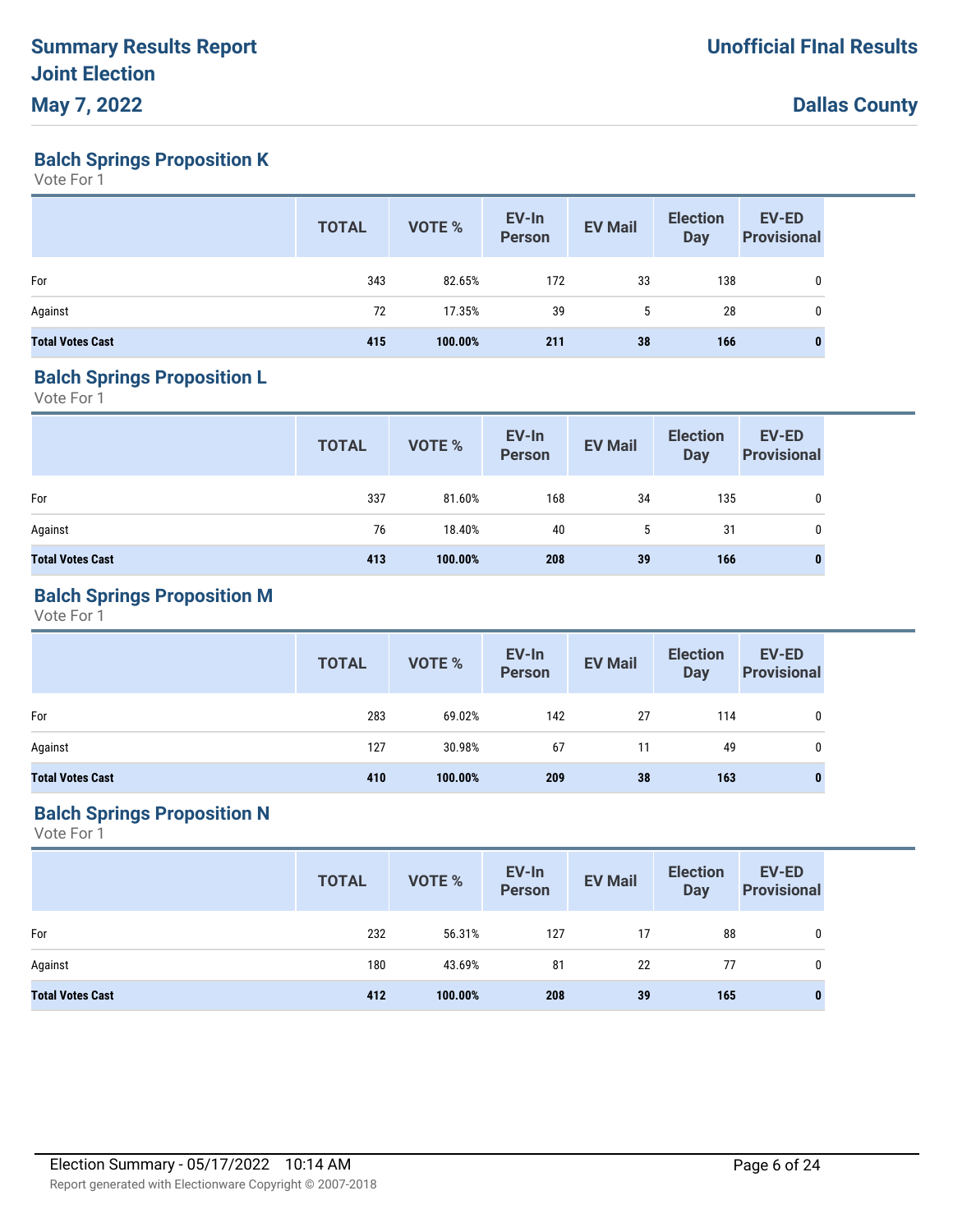## **Carrollton For Member of Council, Mayor - Unexpired Term Carrollton**

Vote For 1

|                         | <b>TOTAL</b> | <b>VOTE %</b> | EV-In<br><b>Person</b> | <b>EV Mail</b> | <b>Election</b><br><b>Day</b> | <b>EV-ED</b><br><b>Provisional</b> |
|-------------------------|--------------|---------------|------------------------|----------------|-------------------------------|------------------------------------|
| <b>Steve Babick</b>     | 1,378        | 59.32%        | 746                    | 210            | 420                           | ↑                                  |
| Pat Cochran             | 945          | 40.68%        | 514                    | 93             | 337                           |                                    |
| <b>Total Votes Cast</b> | 2,323        | 100.00%       | 1,260                  | 303            | 757                           | 3                                  |

## **Carrollton For Member of Council, Place 1 - Unexpired Term Carrollton**

Vote For 1

|                         | <b>TOTAL</b> | <b>VOTE %</b> | EV-In<br><b>Person</b> | <b>EV Mail</b> | <b>Election</b><br><b>Day</b> | <b>EV-ED</b><br><b>Provisional</b> |
|-------------------------|--------------|---------------|------------------------|----------------|-------------------------------|------------------------------------|
| Sem Habtemariam         | 966          | 44.78%        | 520                    | 124            | 319                           | 3                                  |
| Christopher Axberg      | 1,191        | 55.22%        | 668                    | 149            | 374                           | 0                                  |
| <b>Total Votes Cast</b> | 2,157        | 100.00%       | 1,188                  | 273            | 693                           | 3                                  |

### **Carrollton For Member of Council, Place 3 - Unexpired Term Carrollton**

Vote For 1

|                         | <b>TOTAL</b> | <b>VOTE %</b> | EV-In<br><b>Person</b> | <b>EV Mail</b> | <b>Election</b><br><b>Day</b> | <b>EV-ED</b><br><b>Provisional</b> |
|-------------------------|--------------|---------------|------------------------|----------------|-------------------------------|------------------------------------|
| Richard Fleming         | 986          | 45.02%        | 544                    | 143            | 298                           |                                    |
| Daisy Palomo            | 871          | 39.77%        | 490                    | 86             | 293                           | 2                                  |
| Nikki Ellis             | 333          | 15.21%        | 167                    | 48             | 118                           | $\mathbf 0$                        |
| <b>Total Votes Cast</b> | 2,190        | 100.00%       | 1,201                  | 277            | 709                           | 3                                  |

#### **Cockrell Hill Mayor Cockrell Hill**

|                         | <b>TOTAL</b> | <b>VOTE %</b> | EV-In<br>Person | <b>EV Mail</b> | <b>Election</b><br>Day | <b>EV-ED</b><br><b>Provisional</b> |
|-------------------------|--------------|---------------|-----------------|----------------|------------------------|------------------------------------|
| Luis David Carrera      | 89           | 100.00%       | 31              |                | 56                     |                                    |
| <b>Total Votes Cast</b> | 89           | 100.00%       | 31              |                | 56                     |                                    |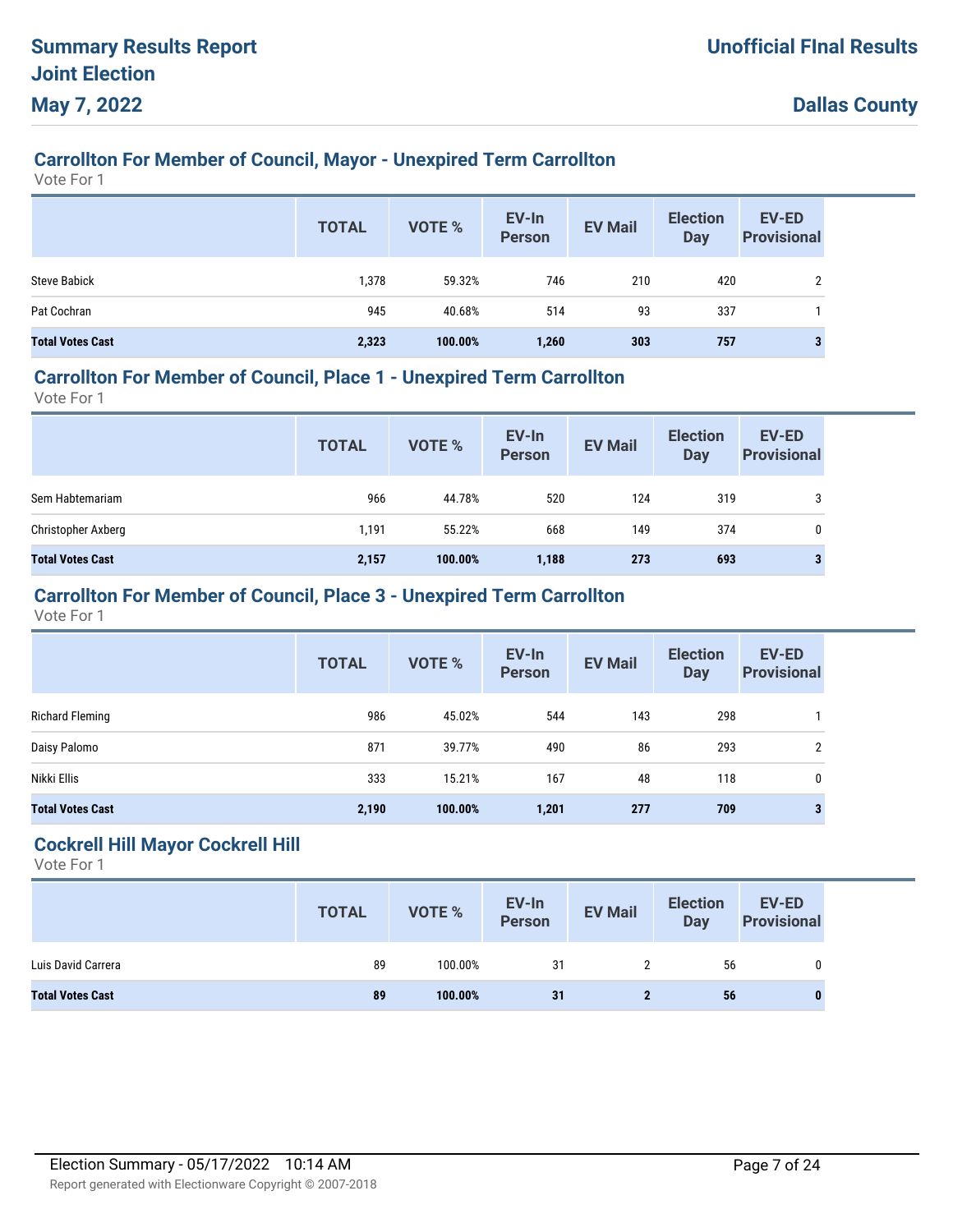## **Cockrell Hill For Member of Council, Place 1 Cockrell Hill**

Vote For 1

|                         | <b>TOTAL</b> | VOTE %  | EV-In<br>Person | <b>EV Mail</b> | <b>Election</b><br><b>Day</b> | EV-ED<br><b>Provisional</b> |
|-------------------------|--------------|---------|-----------------|----------------|-------------------------------|-----------------------------|
| Miriam Rodriguez        | 76           | 100.00% | 27              |                | 47                            |                             |
| <b>Total Votes Cast</b> | 76           | 100.00% | 27              |                | 47                            | 0                           |

#### **Cockrell Hill For Member of Council, Place 2 Cockrell Hill**

Vote For 1

|                         | <b>TOTAL</b> | VOTE %  | EV-In<br>Person | <b>EV Mail</b> | <b>Election</b><br>Day | <b>EV-ED</b><br><b>Provisional</b> |
|-------------------------|--------------|---------|-----------------|----------------|------------------------|------------------------------------|
| Sam Rodriguez           | 44           | 40.74%  | 16              | 0              | 28                     | 0                                  |
| Rene Hudson             | 64           | 59.26%  | 23              | $\overline{2}$ | 39                     | 0                                  |
| <b>Total Votes Cast</b> | 108          | 100.00% | 39              | $\mathbf{2}$   | 67                     | $\bf{0}$                           |

#### **Desoto Mayor Desoto**

Vote For 1

|                         | <b>TOTAL</b> | VOTE %  | EV-In<br>Person | <b>EV Mail</b> | <b>Election</b><br>Day | <b>EV-ED</b><br><b>Provisional</b> |
|-------------------------|--------------|---------|-----------------|----------------|------------------------|------------------------------------|
| Rachel L. Proctor       | 3,417        | 87.17%  | 2,047           | 375            | 992                    | 3                                  |
| Trace L. Henderson      | 503          | 12.83%  | 268             | 57             | 177                    |                                    |
| <b>Total Votes Cast</b> | 3,920        | 100.00% | 2,315           | 432            | 1,169                  | 4                                  |

#### **Desoto For Member of Council, Place 3 Desoto**

|                         | <b>TOTAL</b> | VOTE %  | EV-In<br><b>Person</b> | <b>EV Mail</b> | <b>Election</b><br><b>Day</b> | EV-ED<br><b>Provisional</b> |
|-------------------------|--------------|---------|------------------------|----------------|-------------------------------|-----------------------------|
| Nicole Raphiel          | 3,574        | 100.00% | 2,117                  | 389            | 1,064                         | 4                           |
| <b>Total Votes Cast</b> | 3,574        | 100.00% | 2,117                  | 389            | 1,064                         |                             |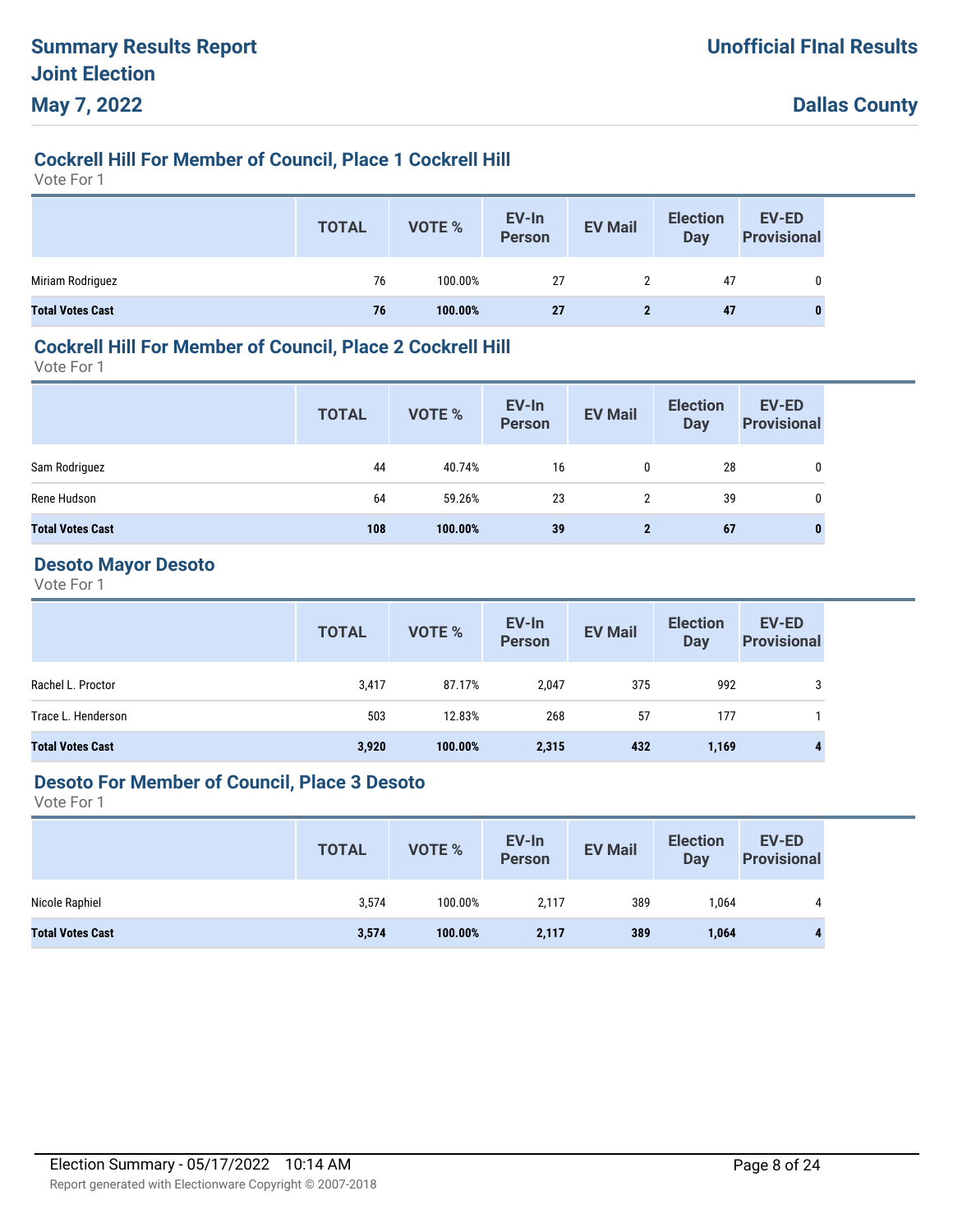### **Desoto For Member of Council, Place 5 Desoto**

Vote For 1

|                         | <b>TOTAL</b> | <b>VOTE %</b> | EV-In<br><b>Person</b> | <b>EV Mail</b> | <b>Election</b><br><b>Day</b> | EV-ED<br><b>Provisional</b> |
|-------------------------|--------------|---------------|------------------------|----------------|-------------------------------|-----------------------------|
| Debrah North            | 1,529        | 39.94%        | 833                    | 233            | 462                           |                             |
| Dinah Marks             | 2,299        | 60.06%        | 1,439                  | 181            | 676                           |                             |
| <b>Total Votes Cast</b> | 3,828        | 100.00%       | 2,272                  | 414            | 1,138                         |                             |

#### **Duncanville Mayor Duncanville**

Vote For 1

|                         | <b>TOTAL</b> | VOTE %  | EV-In<br><b>Person</b> | <b>EV Mail</b> | <b>Election</b><br><b>Day</b> | EV-ED<br><b>Provisional</b> |
|-------------------------|--------------|---------|------------------------|----------------|-------------------------------|-----------------------------|
| Erika Browning          | 707          | 24.41%  | 432                    | 37             | 238                           | 0                           |
| Mark D. Cooks           | 1,056        | 36.46%  | 645                    | 93             | 312                           | 6                           |
| LaVaughn Washington     | 79           | 2.73%   | 42                     | 13             | 24                            | 0                           |
| Barry L. Gordon         | 1,054        | 36.40%  | 642                    | 88             | 321                           | 3                           |
| <b>Total Votes Cast</b> | 2,896        | 100.00% | 1,761                  | 231            | 895                           | 9                           |

#### **Duncanville For Member of Council, District 2 Duncanville District 02**

Vote For 1

|                         | <b>TOTAL</b> | <b>VOTE %</b> | EV-In<br><b>Person</b> | <b>EV Mail</b> | <b>Election</b><br><b>Day</b> | <b>EV-ED</b><br><b>Provisional</b> |
|-------------------------|--------------|---------------|------------------------|----------------|-------------------------------|------------------------------------|
| Don McBurnett           | 288          | 50.70%        | 184                    | 34             | 70                            | 0                                  |
| Nancy Gutierrez         | 280          | 49.30%        | 179                    | 15             | 86                            | 0                                  |
| <b>Total Votes Cast</b> | 568          | 100.00%       | 363                    | 49             | 156                           |                                    |

### **Duncanville For Member of Council, District 4 Duncanville District 04**

|                         | <b>TOTAL</b> | <b>VOTE %</b> | EV-In<br><b>Person</b> | <b>EV Mail</b> | <b>Election</b><br><b>Day</b> | <b>EV-ED</b><br><b>Provisional</b> |
|-------------------------|--------------|---------------|------------------------|----------------|-------------------------------|------------------------------------|
| Karen Cherry            | 493          | 74.58%        | 316                    | 38             | 135                           | 4                                  |
| Brenda O'Brien          | 168          | 25.42%        | 93                     | 17             | 58                            | 0                                  |
| <b>Total Votes Cast</b> | 661          | 100.00%       | 409                    | 55             | 193                           |                                    |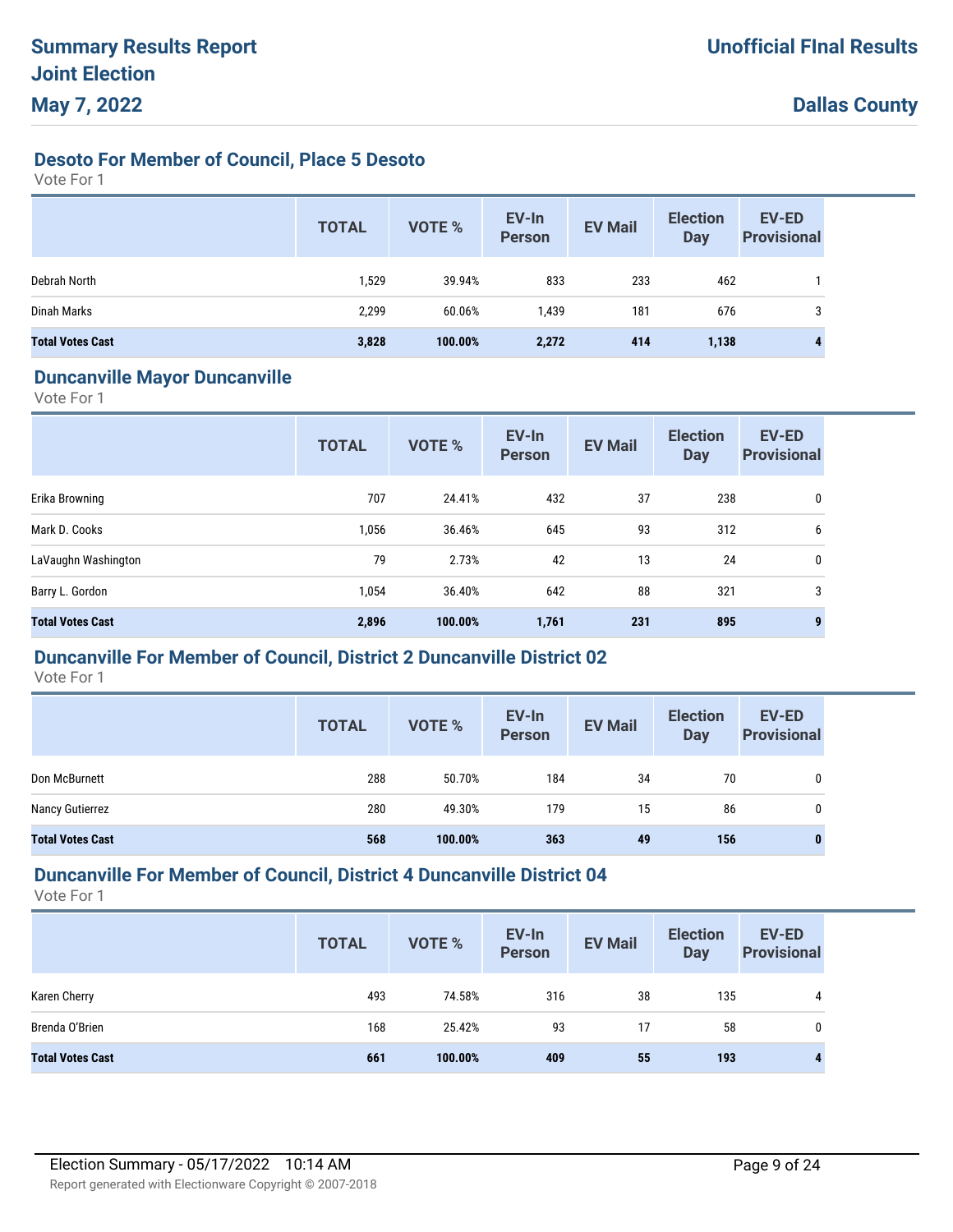## **Farmers Branch For Member of Council, District 1 Farmers Branch District 01**

Vote For 1

|                         | <b>TOTAL</b> | VOTE %  | EV-In<br>Person | <b>EV Mail</b> | <b>Election</b><br>Day | EV-ED<br><b>Provisional</b> |
|-------------------------|--------------|---------|-----------------|----------------|------------------------|-----------------------------|
| Cristal Retana          | 174          | 43.94%  | 87              | 10             | 77                     |                             |
| Omar Roman              | 222          | 56.06%  | 119             | 11             | 92                     | 0                           |
| <b>Total Votes Cast</b> | 396          | 100.00% | 206             | 21             | 169                    |                             |

#### **Farmers Branch For Member of Council, District 4 Farmers Branch District 04**

Vote For 1

|                         | <b>TOTAL</b> | <b>VOTE %</b> | EV-In<br>Person | <b>EV Mail</b> | <b>Election</b><br><b>Day</b> | <b>EV-ED</b><br><b>Provisional</b> |
|-------------------------|--------------|---------------|-----------------|----------------|-------------------------------|------------------------------------|
| Richard Jackson         | 439          | 67.02%        | 253             | 24             | 161                           |                                    |
| Mike McGinnis           | 216          | 32.98%        | 126             | 11             | 79                            | 0                                  |
| <b>Total Votes Cast</b> | 655          | 100.00%       | 379             | 35             | 240                           |                                    |

## **Garland For Member of Council, District 2 Garland District 02**

Vote For 1

|                         | <b>TOTAL</b> | <b>VOTE %</b> | EV-In<br><b>Person</b> | <b>EV Mail</b> | <b>Election</b><br><b>Day</b> | <b>EV-ED</b><br><b>Provisional</b> |
|-------------------------|--------------|---------------|------------------------|----------------|-------------------------------|------------------------------------|
| <b>Trayc Claybrook</b>  | 64           | 11.55%        | 33                     | 6              | 25                            | 0                                  |
| Koni Ramos-Kaiwi        | 103          | 18.59%        | 46                     | 10             | 47                            | 0                                  |
| Deborah Morris          | 387          | 69.86%        | 197                    | 53             | 137                           | 0                                  |
| <b>Total Votes Cast</b> | 554          | 100.00%       | 276                    | 69             | 209                           | 0                                  |

#### **Garland For Member of Council, District 5 Garland District 05**

|                         | <b>TOTAL</b> | <b>VOTE %</b> | EV-In<br><b>Person</b> | <b>EV Mail</b> | <b>Election</b><br><b>Day</b> | EV-ED<br><b>Provisional</b> |
|-------------------------|--------------|---------------|------------------------|----------------|-------------------------------|-----------------------------|
| Cle D. Kimble           | 135          | 19.23%        | 55                     | 25             | 54                            |                             |
| Margaret A. Lucht       | 348          | 49.57%        | 137                    | 40             | 170                           |                             |
| Jon Dehn                | 219          | 31.20%        | 106                    | 10             | 102                           |                             |
| <b>Total Votes Cast</b> | 702          | 100.00%       | 298                    | 75             | 326                           |                             |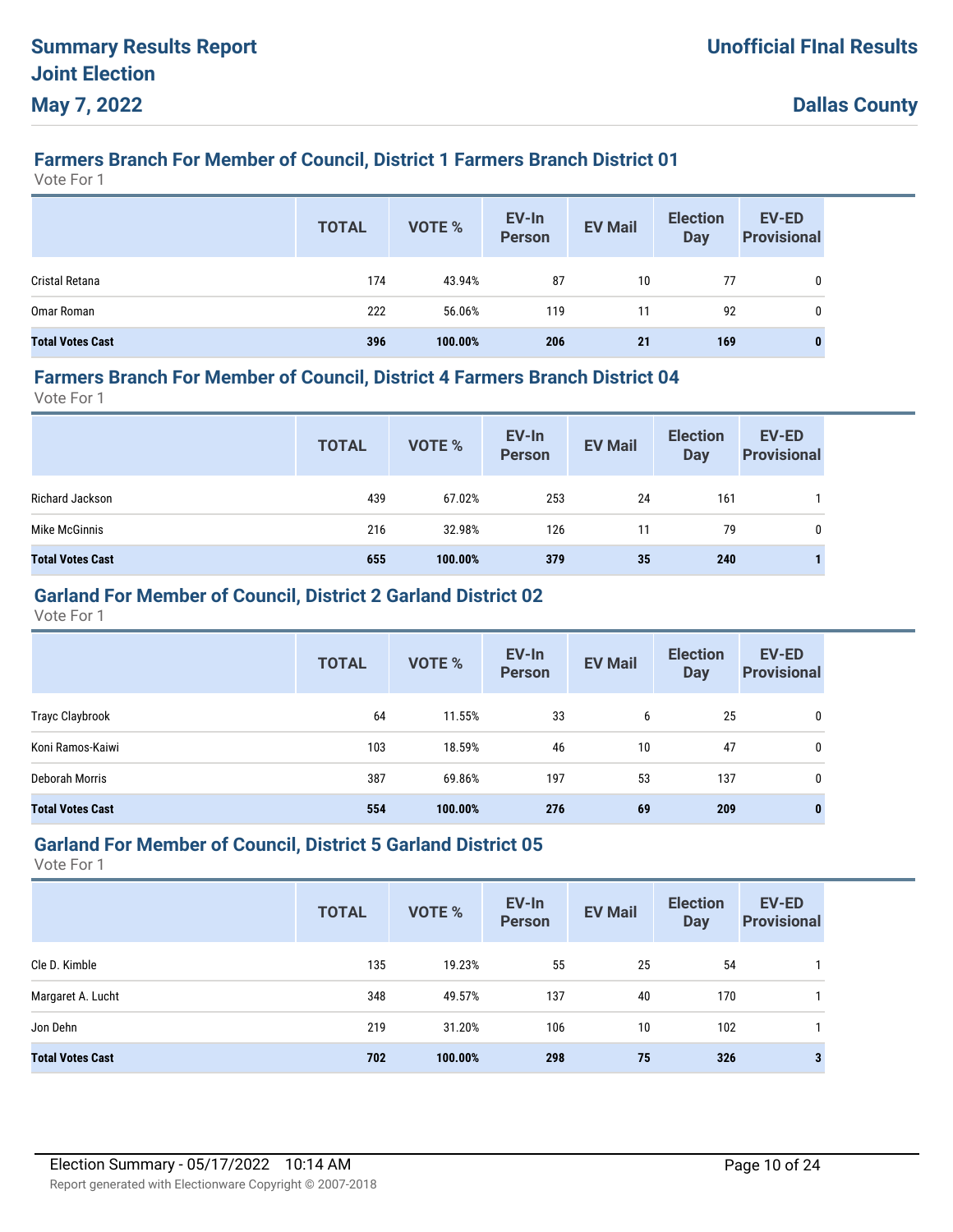**Grand Prarie Mayor Grand Prairie**

Vote For 1

|                         | <b>TOTAL</b> | <b>VOTE %</b> | EV-In<br><b>Person</b> | <b>EV Mail</b> | <b>Election</b><br>Day | <b>EV-ED</b><br><b>Provisional</b> |
|-------------------------|--------------|---------------|------------------------|----------------|------------------------|------------------------------------|
| Ron Jensen              | 3,373        | 88.93%        | 1,822                  | 297            | 1,253                  |                                    |
| Rabbi DeLeslie          | 420          | 11.07%        | 200                    | 34             | 186                    | 0                                  |
| <b>Total Votes Cast</b> | 3,793        | 100.00%       | 2,022                  | 331            | 1,439                  |                                    |

#### **Grand Prarie For Member of Council, District 2 Grand Prairie District 02**

Vote For 1

|                         | <b>TOTAL</b> | <b>VOTE %</b> | EV-In<br>Person | <b>EV Mail</b> | <b>Election</b><br><b>Day</b> | <b>EV-ED</b><br><b>Provisional</b> |
|-------------------------|--------------|---------------|-----------------|----------------|-------------------------------|------------------------------------|
| Jacquin Headen          | 751          | 53.64%        | 427             | 30             | 294                           | 0                                  |
| Lazaro Gonzalez         | 100          | 7.14%         | 49              | 14             | 37                            | 0                                  |
| Dennis King             | 549          | 39.21%        | 340             | 53             | 156                           | 0                                  |
| <b>Total Votes Cast</b> | 1,400        | 100.00%       | 816             | 97             | 487                           | 0                                  |

### **Grand Prarie For Member of Council, District 4 Grand Prairie District 04**

Vote For 1

|                         | <b>TOTAL</b> | <b>VOTE %</b> | EV-In<br>Person | <b>EV Mail</b> | <b>Election</b><br><b>Day</b> | <b>EV-ED</b><br><b>Provisional</b> |
|-------------------------|--------------|---------------|-----------------|----------------|-------------------------------|------------------------------------|
| John Lopez              | 138          | 100.00%       | 62              | 19             | 57                            | 0                                  |
| <b>Total Votes Cast</b> | 138          | 100.00%       | 62              | 19             | 57                            |                                    |

#### **Hutchins Mayor Hutchins**

|                         | <b>TOTAL</b> | <b>VOTE %</b> | EV-In<br>Person | <b>EV Mail</b> | <b>Election</b><br>Day | <b>EV-ED</b><br><b>Provisional</b> |
|-------------------------|--------------|---------------|-----------------|----------------|------------------------|------------------------------------|
| Mario Vasquez           | 121          | 51.93%        | 54              | 4              | 63                     | 0                                  |
| Demarcus Odom           | 112          | 48.07%        | 44              | 9              | 59                     | 0                                  |
| <b>Total Votes Cast</b> | 233          | 100.00%       | 98              | 13             | 122                    | 0                                  |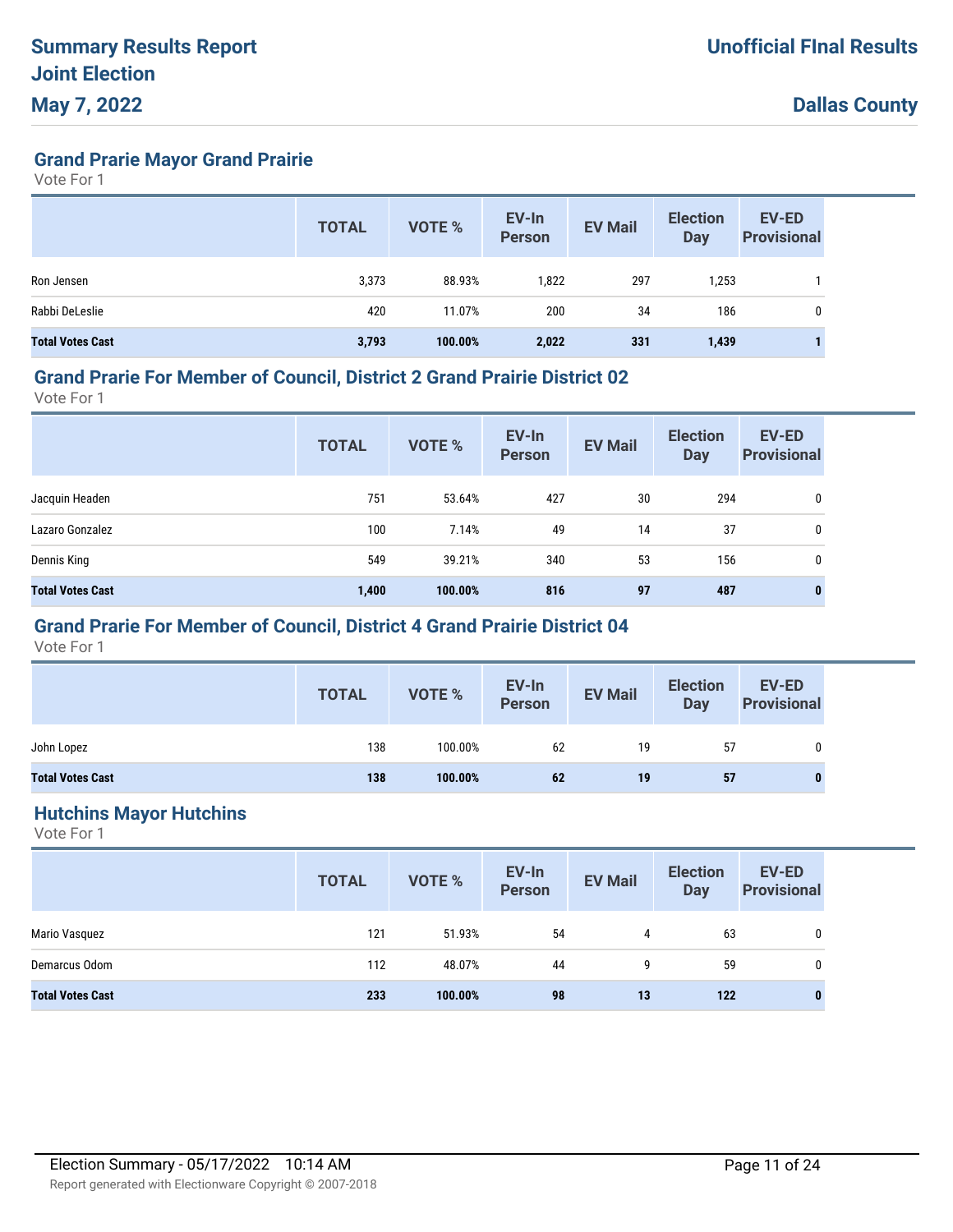### **Hutchins For Member of Council Hutchins**

Vote For 2

|                         | <b>TOTAL</b> | <b>VOTE %</b> | EV-In<br><b>Person</b> | <b>EV Mail</b> | <b>Election</b><br><b>Day</b> | <b>EV-ED</b><br><b>Provisional</b> |
|-------------------------|--------------|---------------|------------------------|----------------|-------------------------------|------------------------------------|
| Brenda L. Campbell      | 143          | 40.28%        | 61                     | 12             | 70                            | 0                                  |
| <b>Steve Nichols</b>    | 108          | 30.42%        | 44                     | 4              | 60                            | 0                                  |
| <b>Gerald Hollis</b>    | 104          | 29.30%        | 42                     |                | 55                            | 0                                  |
| <b>Total Votes Cast</b> | 355          | 100.00%       | 147                    | 23             | 185                           | 0                                  |

#### **Irving For Member of Council, Single Member District 1 Irving District 01**

Vote For 1

|                         | <b>TOTAL</b> | <b>VOTE %</b> | EV-In<br><b>Person</b> | <b>EV Mail</b> | <b>Election</b><br><b>Day</b> | <b>EV-ED</b><br><b>Provisional</b> |
|-------------------------|--------------|---------------|------------------------|----------------|-------------------------------|------------------------------------|
| <b>Tony Grimes</b>      | 297          | 38.87%        | 151                    | 38             | 108                           | 0                                  |
| John Bloch              | 324          | 42.41%        | 158                    | 11             | 155                           | 0                                  |
| <b>Ricky Lightfoot</b>  | 143          | 18.72%        | 98                     | 15             | 30                            | 0                                  |
| <b>Total Votes Cast</b> | 764          | 100.00%       | 407                    | 64             | 293                           | $\bf{0}$                           |

### **Irving For Member of Council, Single Member District 7 Irving District 07**

Vote For 1

|                         | <b>TOTAL</b> | <b>VOTE %</b> | EV-In<br><b>Person</b> | <b>EV Mail</b> | <b>Election</b><br><b>Day</b> | <b>EV-ED</b><br><b>Provisional</b> |
|-------------------------|--------------|---------------|------------------------|----------------|-------------------------------|------------------------------------|
| Bryan Jones             | 506          | 44.94%        | 263                    | 20             | 223                           | 0                                  |
| Kyle Taylor             | 620          | 55.06%        | 324                    | 65             | 230                           |                                    |
| <b>Total Votes Cast</b> | 1,126        | 100.00%       | 587                    | 85             | 453                           |                                    |

### **Lancaster For Member of Council, District 1 Lancaster District 01**

|                          | <b>TOTAL</b> | <b>VOTE %</b> | EV-In<br><b>Person</b> | <b>EV Mail</b> | <b>Election</b><br><b>Day</b> | <b>EV-ED</b><br><b>Provisional</b> |
|--------------------------|--------------|---------------|------------------------|----------------|-------------------------------|------------------------------------|
| <b>Carol Strain Burk</b> | 491          | 76.72%        | 340                    | 26             | 125                           |                                    |
| Lawrence L. Prothro      | 149          | 23.28%        | 89                     | 11             | 49                            |                                    |
| <b>Total Votes Cast</b>  | 640          | 100.00%       | 429                    | 37             | 174                           | 0                                  |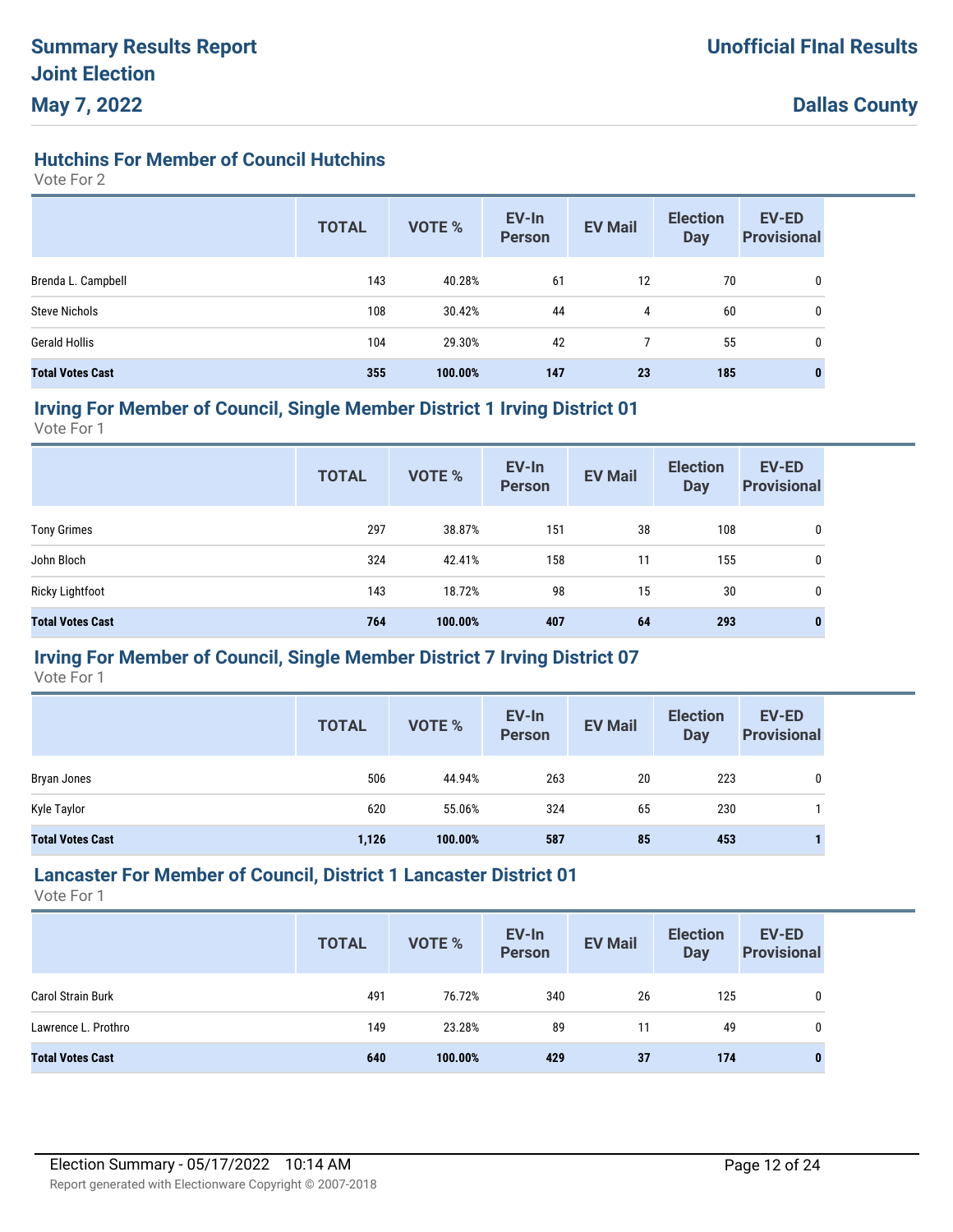## **Lewisville For Member of Council, Place 4 Lewisville**

Vote For 1

|                         | <b>TOTAL</b> | VOTE %  | EV-In<br>Person | <b>EV Mail</b> | <b>Election</b><br>Day | <b>EV-ED</b><br>Provisional |
|-------------------------|--------------|---------|-----------------|----------------|------------------------|-----------------------------|
| <b>Brandon Jones</b>    | a            | 100.00% | 7               |                |                        |                             |
| <b>Total Votes Cast</b> |              | 100.00% |                 |                |                        |                             |

#### **Lewisville For Member of Council, Place 5 Lewisville**

Vote For 1

|                         | <b>TOTAL</b> | VOTE %  | EV-In<br>Person | <b>EV Mail</b> | <b>Election</b><br>Day | EV-ED<br><b>Provisional</b> |
|-------------------------|--------------|---------|-----------------|----------------|------------------------|-----------------------------|
| Kristin Green           | q            | 100.00% | $7^{\circ}$     |                |                        |                             |
| <b>Total Votes Cast</b> | 9            | 100.00% |                 |                |                        | 0                           |

## **Lewisville For Member of Council, Place 6 Lewisville**

Vote For 1

|                         | <b>TOTAL</b> | VOTE %  | EV-In<br>Person | <b>EV Mail</b> | <b>Election</b><br><b>Day</b> | <b>EV-ED</b><br><b>Provisional</b> |
|-------------------------|--------------|---------|-----------------|----------------|-------------------------------|------------------------------------|
| Patrick Kelly           | 8            | 88.89%  | 6               |                |                               | 0                                  |
| <b>Tom Cottrell</b>     |              | 11.11%  |                 | 0              | 0                             | 0                                  |
| <b>Total Votes Cast</b> | 9            | 100.00% |                 |                |                               | $\bf{0}$                           |

### **Rowlett Mayor Rowlett**

|                         | <b>TOTAL</b> | <b>VOTE %</b> | EV-In<br><b>Person</b> | <b>EV Mail</b> | <b>Election</b><br><b>Day</b> | <b>EV-ED</b><br><b>Provisional</b> |
|-------------------------|--------------|---------------|------------------------|----------------|-------------------------------|------------------------------------|
| Chris Kizziar           | 953          | 28.47%        | 535                    | 47             | 370                           |                                    |
| Joel R. Medina II       | 708          | 21.15%        | 367                    | 40             | 301                           | 0                                  |
| <b>Blake Margolis</b>   | 1,686        | 50.37%        | 928                    | 84             | 673                           |                                    |
| <b>Total Votes Cast</b> | 3,347        | 100.00%       | 1,830                  | 171            | 1,344                         | $\mathbf{2}$                       |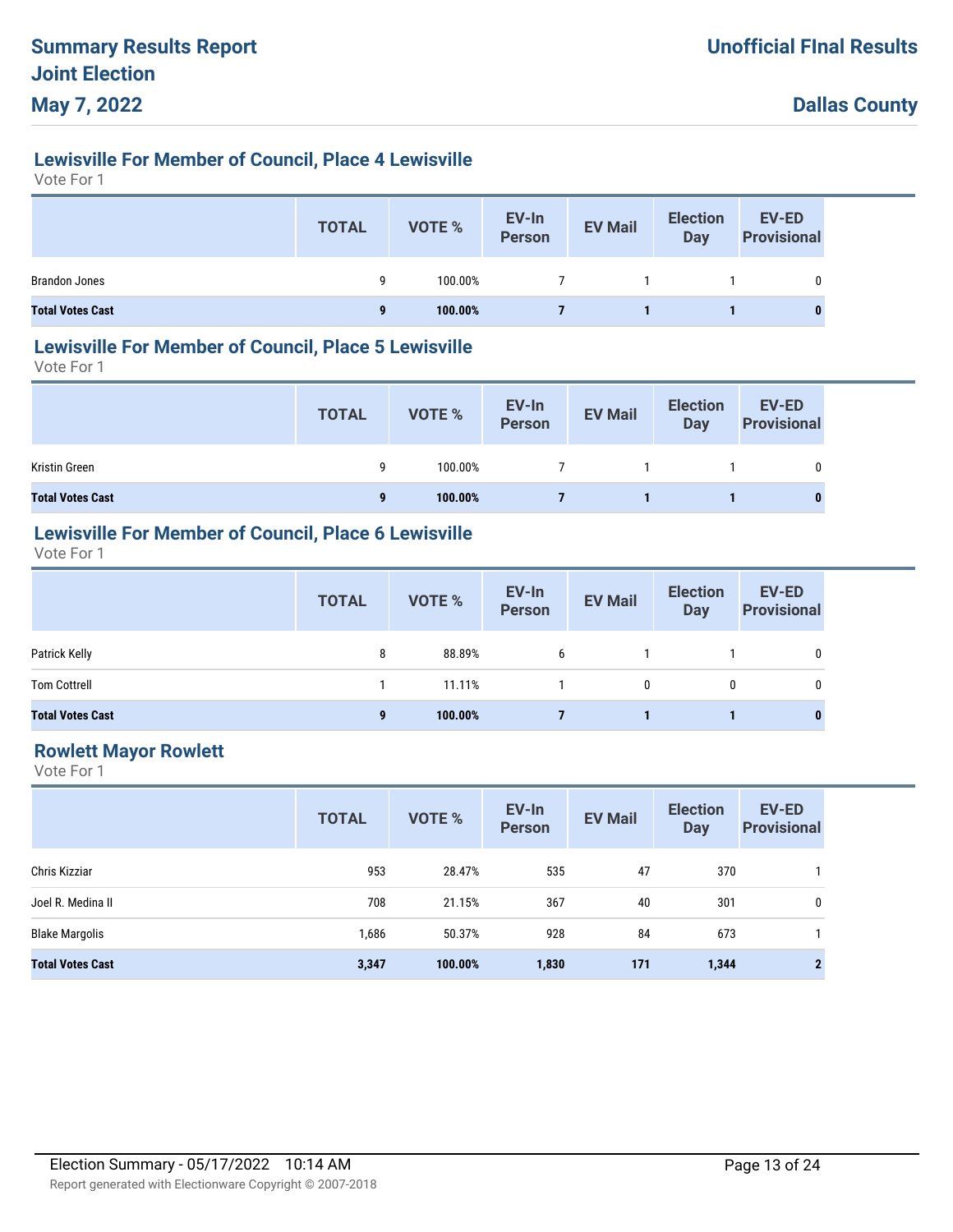## **Rowlett Councilmember, Place Two Rowlett**

Vote For 1

|                         | <b>TOTAL</b> | <b>VOTE %</b> | EV-In<br>Person | <b>EV Mail</b> | <b>Election</b><br><b>Day</b> | <b>EV-ED</b><br><b>Provisional</b> |
|-------------------------|--------------|---------------|-----------------|----------------|-------------------------------|------------------------------------|
| Jeff Winget             | 2,795        | 100.00%       | .541            | 138            | 1,115                         |                                    |
| <b>Total Votes Cast</b> | 2,795        | 100.00%       | 1,541           | 138            | 1,115                         |                                    |

#### **Rowlett Councilmember, Place Four Rowlett**

Vote For 1

|                         | <b>TOTAL</b> | <b>VOTE %</b> | EV-In<br>Person | <b>EV Mail</b> | <b>Election</b><br>Day | <b>EV-ED</b><br><b>Provisional</b> |
|-------------------------|--------------|---------------|-----------------|----------------|------------------------|------------------------------------|
| Mike Britton            | 1,680        | 53.45%        | 954             | 62             | 663                    |                                    |
| Whitney P. Laning       | 1,463        | 46.55%        | 795             | 98             | 569                    |                                    |
| <b>Total Votes Cast</b> | 3,143        | 100.00%       | 1,749           | 160            | 1,232                  | $\mathbf{2}$                       |

### **Rowlett Councilmember, Place Six Rowlett**

Vote For 1

|                         | <b>TOTAL</b> | VOTE %  | EV-In<br>Person | <b>EV Mail</b> | <b>Election</b><br>Day | <b>EV-ED</b><br><b>Provisional</b> |
|-------------------------|--------------|---------|-----------------|----------------|------------------------|------------------------------------|
| Rebecca J. Day          | 1,292        | 42.47%  | 655             | 72             | 564                    |                                    |
| Debra (Deb) Shinder     | 1,750        | 57.53%  | 1,024           | 88             | 637                    |                                    |
| <b>Total Votes Cast</b> | 3,042        | 100.00% | 1,679           | 160            | 1,201                  | $\mathbf 2$                        |

### **Rowlett Councilmember Place 1 Unexpired Term Rowlett**

|                         | <b>TOTAL</b> | <b>VOTE %</b> | EV-In<br><b>Person</b> | <b>EV Mail</b> | <b>Election</b><br>Day | <b>EV-ED</b><br><b>Provisional</b> |
|-------------------------|--------------|---------------|------------------------|----------------|------------------------|------------------------------------|
| Brian Galuardi          | 1,531        | 51.32%        | 909                    | 71             | 551                    | 0                                  |
| Stephanie Higgins       | 1,452        | 48.68%        | 751                    | 89             | 611                    |                                    |
| <b>Total Votes Cast</b> | 2,983        | 100.00%       | 1,660                  | 160            | 1,162                  |                                    |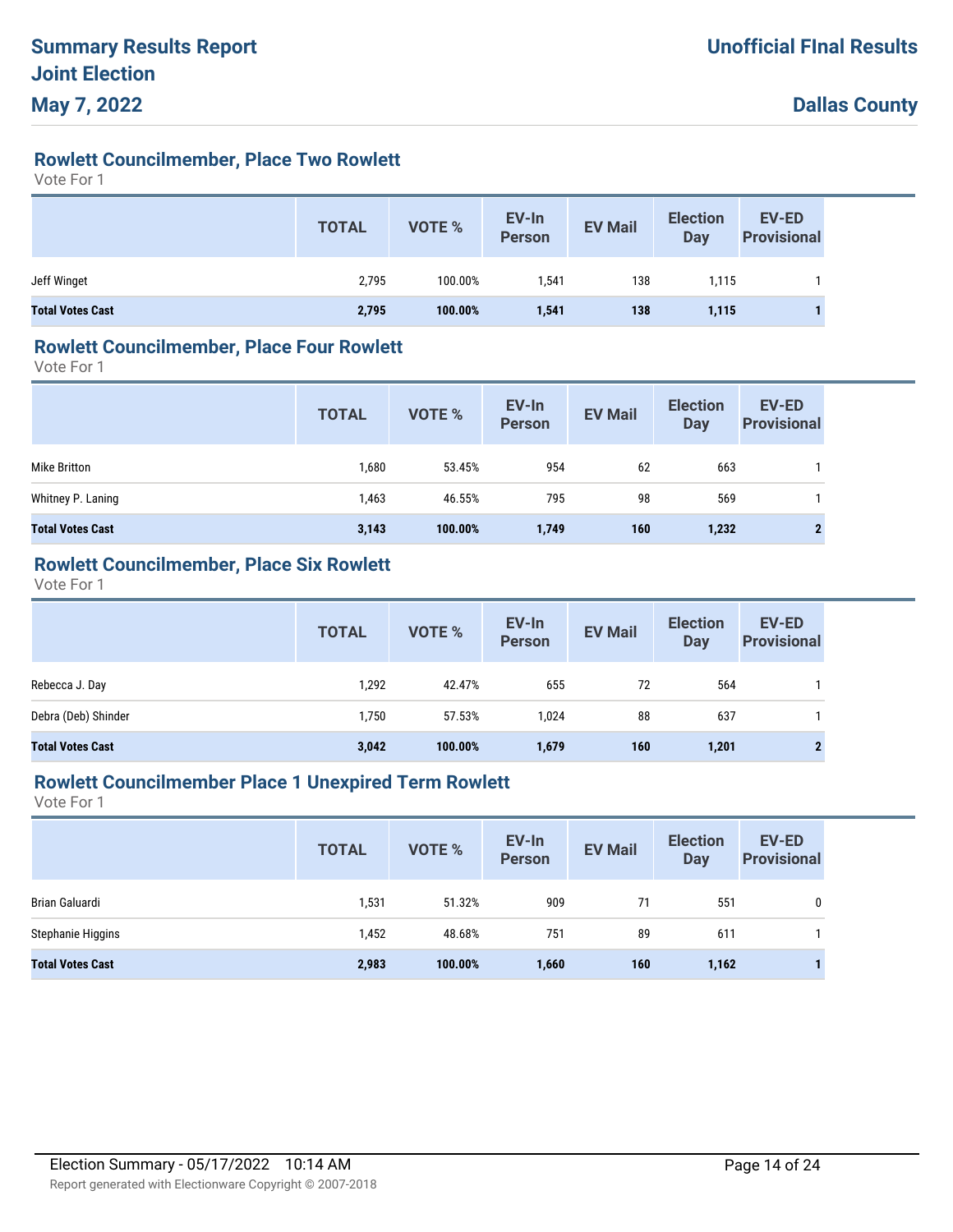#### **Sachse Mayor Sachse**

Vote For 1

|                         | <b>TOTAL</b> | <b>VOTE %</b> | EV-In<br><b>Person</b> | <b>EV Mail</b> | <b>Election</b><br><b>Day</b> | EV-ED<br><b>Provisional</b> |
|-------------------------|--------------|---------------|------------------------|----------------|-------------------------------|-----------------------------|
| <b>Teddy Kinzer</b>     | 528          | 48.93%        | 325                    | 8              | 195                           | $\mathbf 0$                 |
| Jeff Bickerstaff        | 551          | 51.07%        | 318                    | -22            | 211                           | 0                           |
| <b>Total Votes Cast</b> | 1,079        | 100.00%       | 643                    | 30             | 406                           | $\bf{0}$                    |

## **Sachse For Member of Council, Place 5 Sachse**

Vote For 1

|                         | <b>TOTAL</b> | <b>VOTE %</b> | EV-In<br>Person | <b>EV Mail</b> | <b>Election</b><br>Day | <b>EV-ED</b><br><b>Provisional</b> |
|-------------------------|--------------|---------------|-----------------|----------------|------------------------|------------------------------------|
| Lindsay Buhler          | 644          | 63.20%        | 383             | 21             | 240                    |                                    |
| Spencer Hauenstein      | 375          | 36.80%        | 223             | 8              | 144                    | 0                                  |
| <b>Total Votes Cast</b> | 1,019        | 100.00%       | 606             | 29             | 384                    |                                    |

## **Sachse For Member of Council, Place 6 Sachse**

Vote For 1

|                         | <b>TOTAL</b> | VOTE %  | EV-In<br>Person | <b>EV Mail</b> | <b>Election</b><br>Day | <b>EV-ED</b><br><b>Provisional</b> |
|-------------------------|--------------|---------|-----------------|----------------|------------------------|------------------------------------|
| Matt Prestenberg        | 586          | 59.13%  | 375             | 12             | 199                    | 0                                  |
| Adrian Rodriguez        | 405          | 40.87%  | 222             | 17             | 166                    | 0                                  |
| <b>Total Votes Cast</b> | 991          | 100.00% | 597             | 29             | 365                    | 0                                  |

### **Wilmer For Member of Council Wilmer**

|                         | <b>TOTAL</b> | <b>VOTE %</b> | EV-In<br><b>Person</b> | <b>EV Mail</b> | <b>Election</b><br><b>Day</b> | EV-ED<br><b>Provisional</b> |
|-------------------------|--------------|---------------|------------------------|----------------|-------------------------------|-----------------------------|
| Melissa Ramirez         | 64           | 19.94%        | 22                     | 0              | 42                            | 0                           |
| Pamela Wash             | 97           | 30.22%        | 37                     | 5              | 55                            | 0                           |
| Laura Jacobs            | 92           | 28.66%        | 34                     | 5              | 53                            | 0                           |
| Sergio Campos           | 68           | 21.18%        | 24                     |                | 43                            | 0                           |
| <b>Total Votes Cast</b> | 321          | 100.00%       | 117                    | 11             | 193                           | 0                           |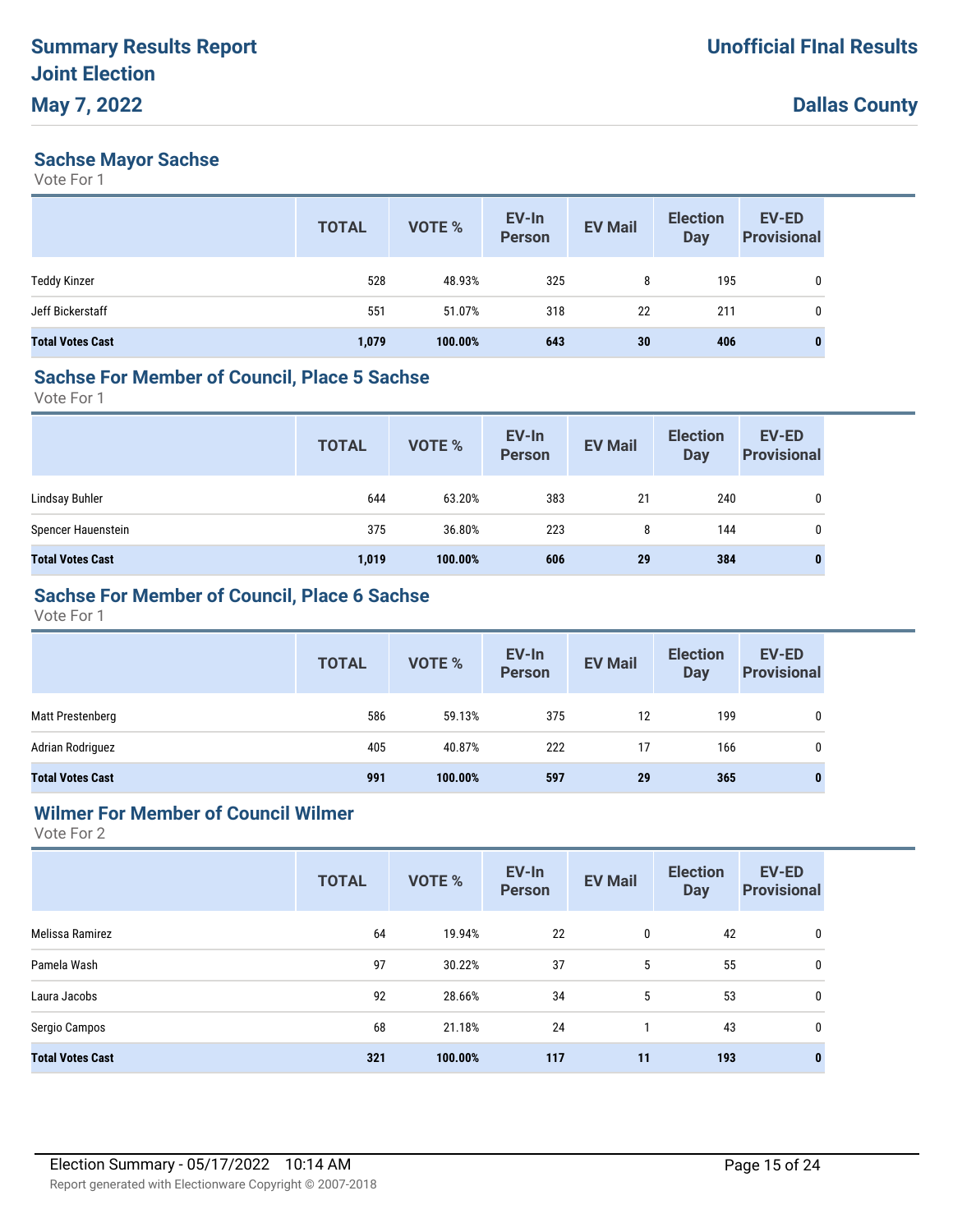## **Wilmer Proposition A**

Vote For 1

|                         | <b>TOTAL</b> | <b>VOTE %</b> | EV-In<br><b>Person</b> | <b>EV Mail</b> | <b>Election</b><br><b>Day</b> | <b>EV-ED</b><br><b>Provisional</b> |
|-------------------------|--------------|---------------|------------------------|----------------|-------------------------------|------------------------------------|
| Yes                     | 148          | 88.62%        | 56                     | 6              | 86                            | 0                                  |
| No                      | 19           | 11.38%        | 4                      | 0              | 15                            | 0                                  |
| <b>Total Votes Cast</b> | 167          | 100.00%       | 60                     | 6              | 101                           | 0                                  |

#### **Carrollton-Farmers Branch For Member(s) of Board of Trustees Carroll-Farmers Branch ISD** Vote For 3

|                         | <b>TOTAL</b> | VOTE %  | EV-In<br><b>Person</b> | <b>EV Mail</b> | <b>Election</b><br><b>Day</b> | <b>EV-ED</b><br><b>Provisional</b> |
|-------------------------|--------------|---------|------------------------|----------------|-------------------------------|------------------------------------|
| James Allen             | 652          | 5.59%   | 353                    | 111            | 188                           | $\pmb{0}$                          |
| James Allen             | 277          | 2.38%   | 165                    | 30             | 81                            | $\mathbf{1}$                       |
| James Allen             | 287          | 2.46%   | 163                    | 31             | 93                            | $\pmb{0}$                          |
| Ileana Garza-Rojas      | 1,176        | 10.09%  | 571                    | 142            | 462                           | $\mathbf{1}$                       |
| Ileana Garza-Rojas      | 772          | 6.62%   | 378                    | 67             | 327                           | 0                                  |
| Ileana Garza-Rojas      | 822          | 7.05%   | 404                    | 55             | 363                           | 0                                  |
| Kim Brady               | 1,307        | 11.21%  | 654                    | 207            | 444                           | $\overline{2}$                     |
| Kim Brady               | 860          | 7.38%   | 440                    | 74             | 344                           | $\overline{2}$                     |
| Kim Brady               | 784          | 6.72%   | 418                    | 51             | 313                           | $\overline{2}$                     |
| <b>Tara Hrbacek</b>     | 1,608        | 13.79%  | 829                    | 201            | 577                           | $\mathbf{1}$                       |
| <b>Tara Hrbacek</b>     | 449          | 3.85%   | 238                    | 57             | 154                           | 0                                  |
| <b>Tara Hrbacek</b>     | 384          | 3.29%   | 201                    | 59             | 123                           | $\mathbf{1}$                       |
| Randy Schackmann        | 1,245        | 10.68%  | 632                    | 188            | 423                           | $\overline{2}$                     |
| Randy Schackmann        | 606          | 5.20%   | 350                    | 47             | 207                           | $\overline{2}$                     |
| Randy Schackmann        | 431          | 3.70%   | 256                    | 39             | 135                           | $\mathbf{1}$                       |
| <b>Total Votes Cast</b> | 11,660       | 100.00% | 6,052                  | 1,359          | 4,234                         | 15                                 |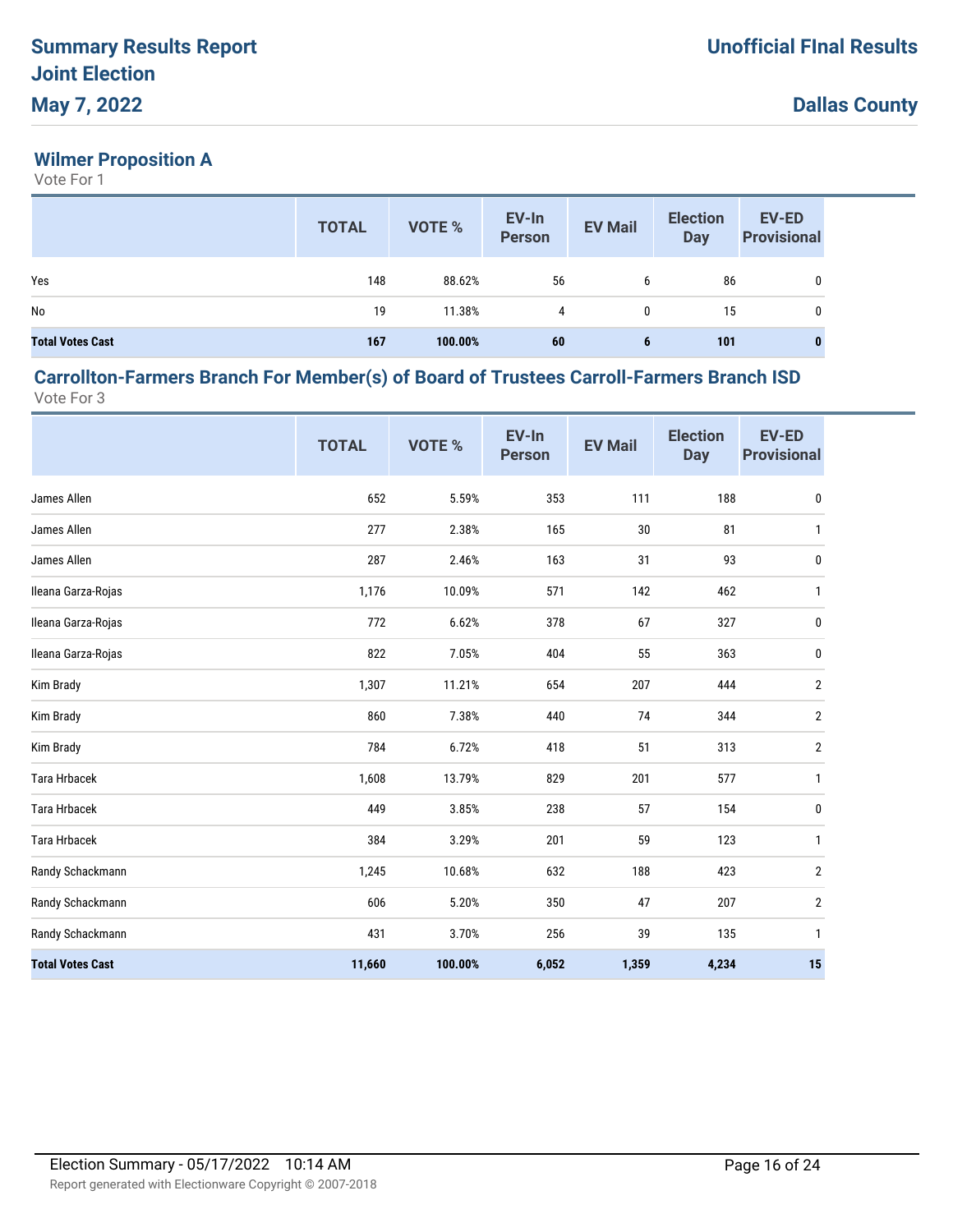## **Cedar Hill ISD For Member of Board of Trustees, Place 1 Cedar Hill ISD**

Vote For 1

|                         | <b>TOTAL</b> | VOTE %  | EV-In<br>Person | <b>EV Mail</b> | <b>Election</b><br>Day | <b>EV-ED</b><br><b>Provisional</b> |
|-------------------------|--------------|---------|-----------------|----------------|------------------------|------------------------------------|
| Gayle A. Sims           | 1,475        | 100.00% | 731             | 190            | 554                    | 0                                  |
| <b>Total Votes Cast</b> | 1,475        | 100.00% | 731             | 190            | 554                    | 0                                  |

#### **Cedar Hill ISD For Member of Board of Trustees, Place 2 Cedar Hill ISD**

Vote For 1

|                         | <b>TOTAL</b> | <b>VOTE %</b> | EV-In<br><b>Person</b> | <b>EV Mail</b> | <b>Election</b><br><b>Day</b> | EV-ED<br><b>Provisional</b> |
|-------------------------|--------------|---------------|------------------------|----------------|-------------------------------|-----------------------------|
| DeAundra Hurd           | 698          | 46.97%        | 343                    | 93             | 262                           | 0                           |
| Carma Morgan            | 788          | 53.03%        | 382                    | 92             | 314                           | 0                           |
| <b>Total Votes Cast</b> | 1,486        | 100.00%       | 725                    | 185            | 576                           | 0                           |

#### **Coppell ISD For Member of Board of Trustees, Place 1 Coppell ISD**

Vote For 1

|                         | <b>TOTAL</b> | VOTE %  | EV-In<br><b>Person</b> | <b>EV Mail</b> | <b>Election</b><br><b>Day</b> | <b>EV-ED</b><br><b>Provisional</b> |
|-------------------------|--------------|---------|------------------------|----------------|-------------------------------|------------------------------------|
| Leigh Walker            | 3,699        | 100.00% | 2,328                  | 170            | 1.199                         | ∩                                  |
| <b>Total Votes Cast</b> | 3,699        | 100.00% | 2,328                  | 170            | 1,199                         | G                                  |

#### **Coppell ISD For Member of Board of Trustees, Place 2 Coppell ISD**

Vote For 1

|                         | <b>TOTAL</b> | VOTE %  | EV-In<br><b>Person</b> | <b>EV Mail</b> | <b>Election</b><br>Day | <b>EV-ED</b><br><b>Provisional</b> |
|-------------------------|--------------|---------|------------------------|----------------|------------------------|------------------------------------|
| Manish Sethi            | 3,527        | 100.00% | 2,210                  | 160            | l.156                  |                                    |
| <b>Total Votes Cast</b> | 3,527        | 100.00% | 2,210                  | 160            | 1,156                  |                                    |

#### **Coppell ISD For Member of Board of Trustees, Place 3 Coppell ISD**

|                            | <b>TOTAL</b> | <b>VOTE %</b> | EV-In<br><b>Person</b> | <b>EV Mail</b> | <b>Election</b><br>Day | <b>EV-ED</b><br><b>Provisional</b> |
|----------------------------|--------------|---------------|------------------------|----------------|------------------------|------------------------------------|
| <b>Carol Lacey McGuire</b> | 1,668        | 35.44%        | 927                    | 92             | 647                    | $\overline{2}$                     |
| Anthony Hill               | 3,039        | 64.56%        | 1,951                  | 112            | 974                    | 2                                  |
| <b>Total Votes Cast</b>    | 4,707        | 100.00%       | 2,878                  | 204            | 1,621                  | $\mathbf{A}$                       |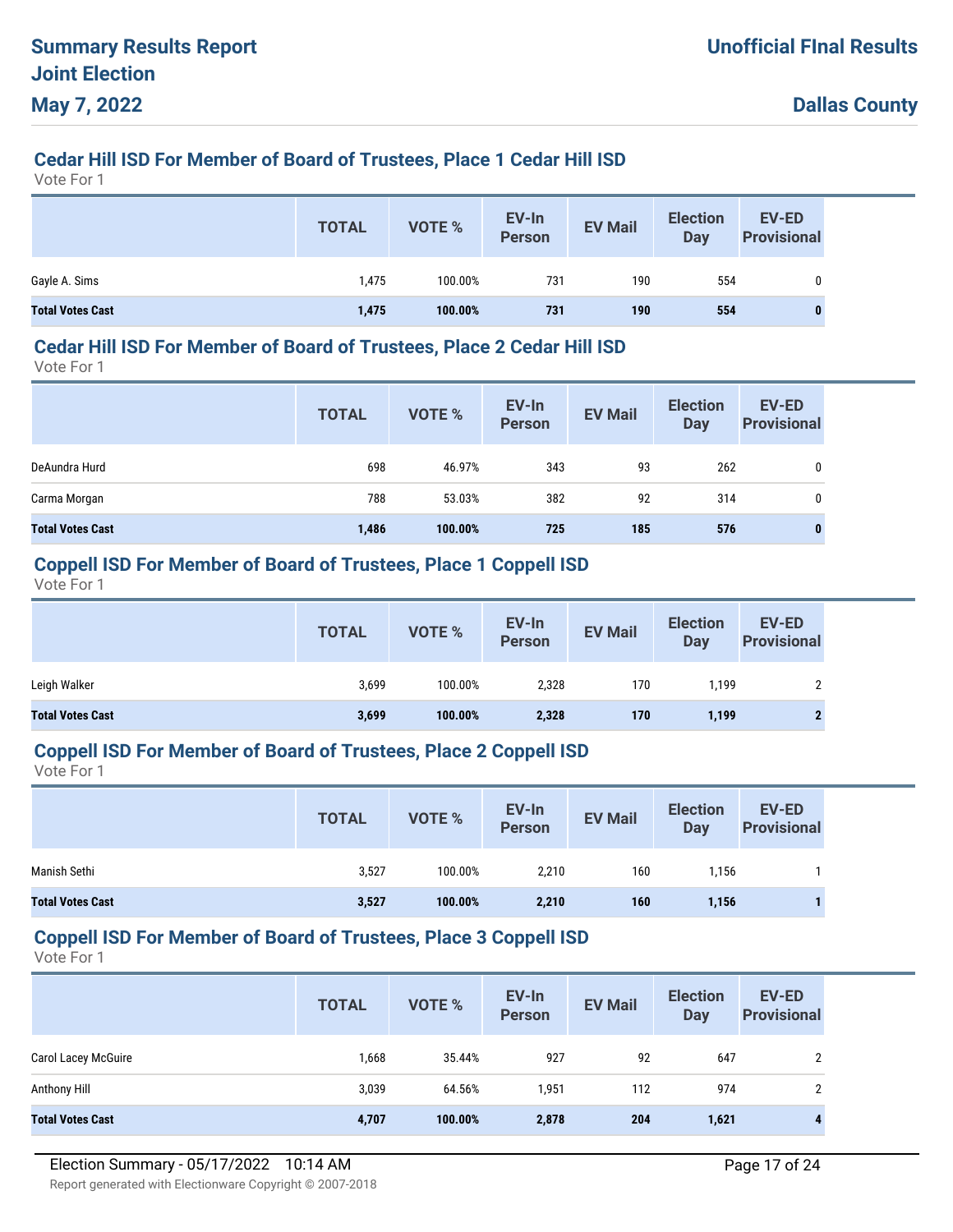## **Dallas ISD For Member of Board of Trustees, District 4 Dallas District 4**

Vote For 1

|                         | <b>TOTAL</b> | VOTE %  | EV-In<br>Person | <b>EV Mail</b> | <b>Election</b><br>Day | <b>EV-ED</b><br><b>Provisional</b> |
|-------------------------|--------------|---------|-----------------|----------------|------------------------|------------------------------------|
| Camile D. White         | 489          | 51.69%  | 176             | 94             | 219                    | 0                                  |
| Karla Garcia            | 457          | 48.31%  | 136             | 64             | 256                    |                                    |
| <b>Total Votes Cast</b> | 946          | 100.00% | 312             | 158            | 475                    |                                    |

#### **Desoto ISD For Member of Board of Trustees, Place 1 Desoto ISD**

Vote For 1

|                         | <b>TOTAL</b> | <b>VOTE %</b> | EV-In<br><b>Person</b> | <b>EV Mail</b> | <b>Election</b><br><b>Day</b> | <b>EV-ED</b><br><b>Provisional</b> |
|-------------------------|--------------|---------------|------------------------|----------------|-------------------------------|------------------------------------|
| Cynthia Watson-Banks    | 1,437        | 40.07%        | 895                    | 173            | 368                           |                                    |
| Shanta Duren            | 774          | 21.58%        | 409                    | 78             | 287                           | 0                                  |
| Rickyl' Wesson          | 1,375        | 38.34%        | 802                    | 100            | 472                           |                                    |
| <b>Total Votes Cast</b> | 3,586        | 100.00%       | 2,106                  | 351            | 1,127                         |                                    |

## **Desoto ISD For Member of Board of Trustees, Place 2 Desoto ISD**

Vote For 1

|                         | <b>TOTAL</b> | VOTE %  | EV-In<br><b>Person</b> | <b>EV Mail</b> | <b>Election</b><br><b>Day</b> | <b>EV-ED</b><br><b>Provisional</b> |
|-------------------------|--------------|---------|------------------------|----------------|-------------------------------|------------------------------------|
| Terrence M. Gore        | 1,259        | 35.49%  | 694                    | 134            | 431                           | 0                                  |
| Chasiti McKissic        | 2,288        | 64.51%  | 1,388                  | 207            | 691                           | ົ<br>∠                             |
| <b>Total Votes Cast</b> | 3,547        | 100.00% | 2,082                  | 341            | 1,122                         | $\mathbf{2}$                       |

#### **Duncanville ISD For Member of Board of Trustees, Place 1 Duncanville ISD**

|                            | <b>TOTAL</b> | <b>VOTE %</b> | EV-In<br><b>Person</b> | <b>EV Mail</b> | <b>Election</b><br><b>Day</b> | <b>EV-ED</b><br><b>Provisional</b> |
|----------------------------|--------------|---------------|------------------------|----------------|-------------------------------|------------------------------------|
| Tom Kennedy                | 1,714        | 46.72%        | 1,012                  | 143            | 556                           | 3                                  |
| Jacqueline (Jackie) Culton | 1,955        | 53.28%        | 1.149                  | 193            | 607                           | 6                                  |
| <b>Total Votes Cast</b>    | 3,669        | 100.00%       | 2,161                  | 336            | 1,163                         |                                    |
|                            |              |               |                        |                |                               |                                    |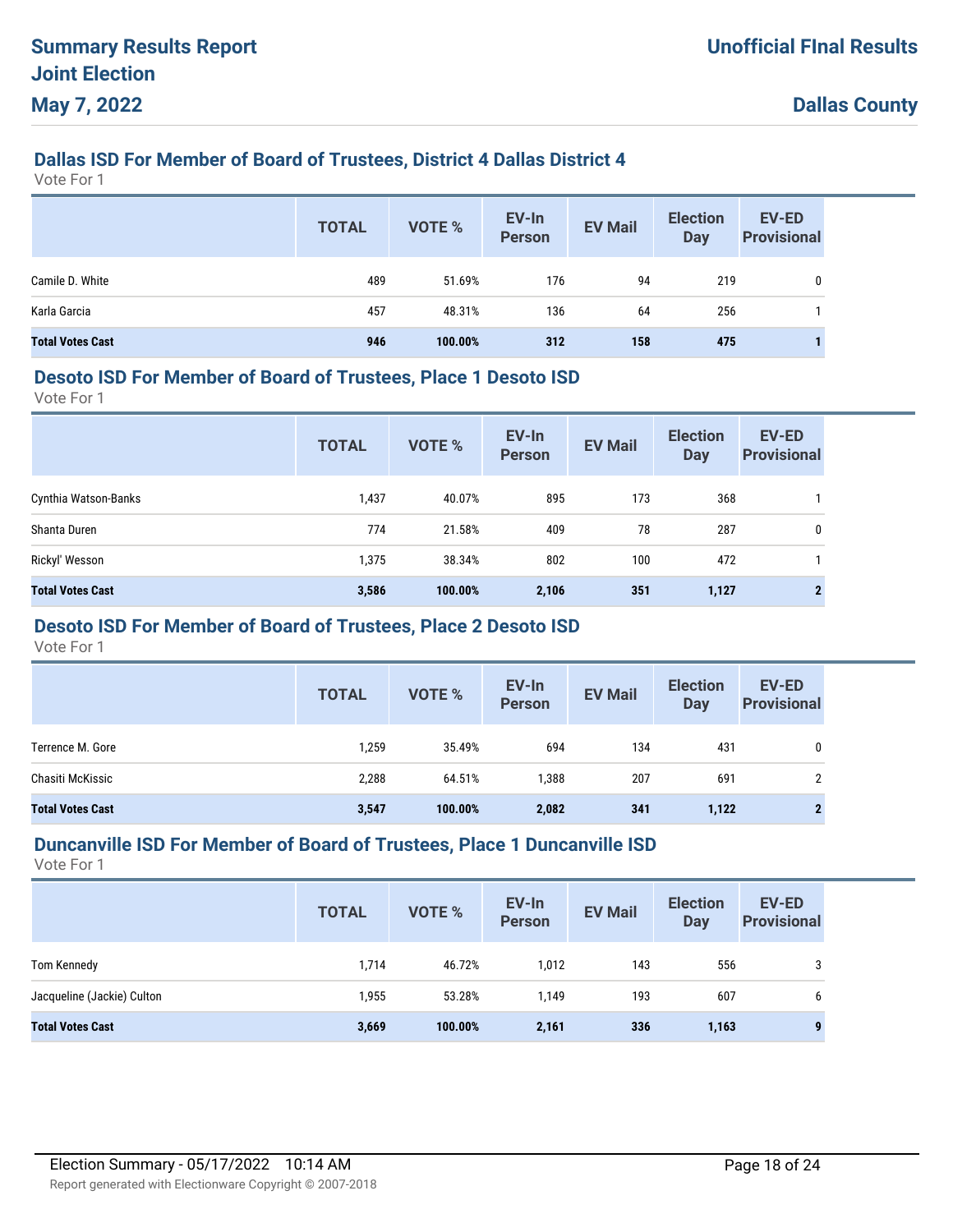# **Duncanville ISD For Member of Board of Trustees, Place 2 Duncanville ISD**

Vote For 1

|                         | <b>TOTAL</b> | VOTE %  | EV-In<br><b>Person</b> | <b>EV Mail</b> | <b>Election</b><br>Day | <b>EV-ED</b><br><b>Provisional</b> |
|-------------------------|--------------|---------|------------------------|----------------|------------------------|------------------------------------|
| Coach Phil McNeely      | 3,274        | 100.00% | 1.927                  | 306            | 1,032                  | 9                                  |
| <b>Total Votes Cast</b> | 3,274        | 100.00% | 1,927                  | 306            | 1,032                  | $\mathbf{a}$                       |

#### **Duncanville ISD For Member of Board of Trustees, Place 3 Duncanville ISD**

Vote For 1

|                         | <b>TOTAL</b> | VOTE %  | EV-In<br>Person | <b>EV Mail</b> | <b>Election</b><br><b>Day</b> | EV-ED<br><b>Provisional</b> |
|-------------------------|--------------|---------|-----------------|----------------|-------------------------------|-----------------------------|
| Janet Veracruz          | 3,124        | 100.00% | 1,832           | 298            | 986                           |                             |
| <b>Total Votes Cast</b> | 3,124        | 100.00% | 1,832           | 298            | 986                           |                             |

## **Ferris ISD Proposition A Ferris ISD**

Vote For 1

|                         | <b>TOTAL</b> | VOTE %  | EV-In<br>Person | <b>EV Mail</b> | <b>Election</b><br>Day | <b>EV-ED</b><br><b>Provisional</b> |
|-------------------------|--------------|---------|-----------------|----------------|------------------------|------------------------------------|
| For                     | C            | 40.00%  |                 | 0              |                        | 0                                  |
| Against                 | 3            | 60.00%  | $\mathbf{0}$    | 0              | 3                      | 0                                  |
| <b>Total Votes Cast</b> | 5            | 100.00% |                 | 0              | 4                      | $\bf{0}$                           |

#### **Ferris ISD Proposition B Ferris ISD**

|                         | <b>TOTAL</b> | <b>VOTE %</b> | EV-In<br>Person | <b>EV Mail</b> | <b>Election</b><br>Day | EV-ED<br><b>Provisional</b> |
|-------------------------|--------------|---------------|-----------------|----------------|------------------------|-----------------------------|
| For                     | 2            | 40.00%        |                 | $\mathbf{0}$   |                        | 0                           |
| Against                 | 3            | $60.00\%$     | $\mathbf{0}$    | $\mathbf{0}$   | 3                      | 0                           |
| <b>Total Votes Cast</b> | 5            | 100.00%       |                 | 0              | 4                      | 0                           |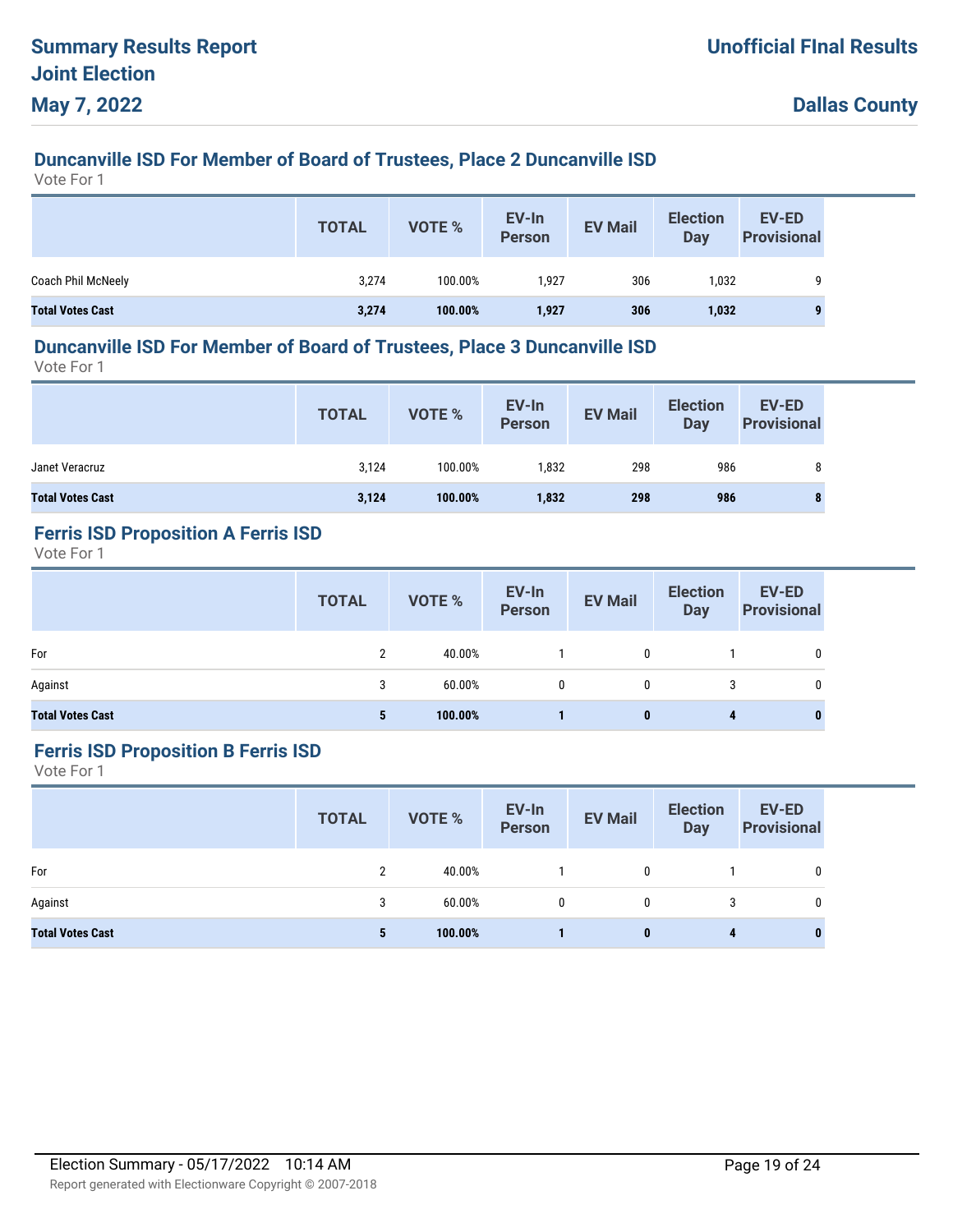**Ferris ISD Proposition C Ferris ISD**

Vote For 1

|                         | <b>TOTAL</b> | VOTE %  | EV-In<br>Person | <b>EV Mail</b> | <b>Election</b><br><b>Day</b> | <b>EV-ED</b><br><b>Provisional</b> |
|-------------------------|--------------|---------|-----------------|----------------|-------------------------------|------------------------------------|
| For                     |              | 20.00%  |                 | 0              |                               | 0                                  |
| Against                 | 4            | 80.00%  |                 | 0              | 3                             | 0                                  |
| <b>Total Votes Cast</b> | 5            | 100.00% |                 | $\bf{0}$       | 4                             | 0                                  |

#### **Garland ISD For Member of Board of Trustees, Place 1 Garland ISD**

Vote For 1

|                         | <b>TOTAL</b> | VOTE %  | EV-In<br><b>Person</b> | <b>EV Mail</b> | <b>Election</b><br><b>Day</b> | <b>EV-ED</b><br><b>Provisional</b> |
|-------------------------|--------------|---------|------------------------|----------------|-------------------------------|------------------------------------|
| <b>Bob Duckworth</b>    | 3,732        | 40.24%  | 1,856                  | 382            | 1,491                         | 3                                  |
| Larry Glick             | 5,542        | 59.76%  | 2,832                  | 562            | 2,143                         | ა                                  |
| <b>Total Votes Cast</b> | 9,274        | 100.00% | 4,688                  | 944            | 3,634                         | 8                                  |

## **Garland ISD For Member of Board of Trustees, Place 2 Garland ISD**

Vote For 1

|                         | <b>TOTAL</b> | VOTE %  | EV-In<br>Person | <b>EV Mail</b> | <b>Election</b><br>Day | <b>EV-ED</b><br><b>Provisional</b> |
|-------------------------|--------------|---------|-----------------|----------------|------------------------|------------------------------------|
| Johnny Beach            | 7,869        | 100.00% | 3,982           | 807            | 3,074                  | O                                  |
| <b>Total Votes Cast</b> | 7,869        | 100.00% | 3,982           | 807            | 3,074                  |                                    |

#### **Garland ISD For Member of Board of Trustees, Place 3 Garland ISD**

|                         | <b>TOTAL</b> | VOTE %  | EV-In<br><b>Person</b> | <b>EV Mail</b> | <b>Election</b><br>Day | <b>EV-ED</b><br><b>Provisional</b> |
|-------------------------|--------------|---------|------------------------|----------------|------------------------|------------------------------------|
| Linda Griffin           | 7,756        | 100.00% | 3,903                  | 840            | 3,008                  |                                    |
| <b>Total Votes Cast</b> | 7,756        | 100.00% | 3,903                  | 840            | 3,008                  | Ð                                  |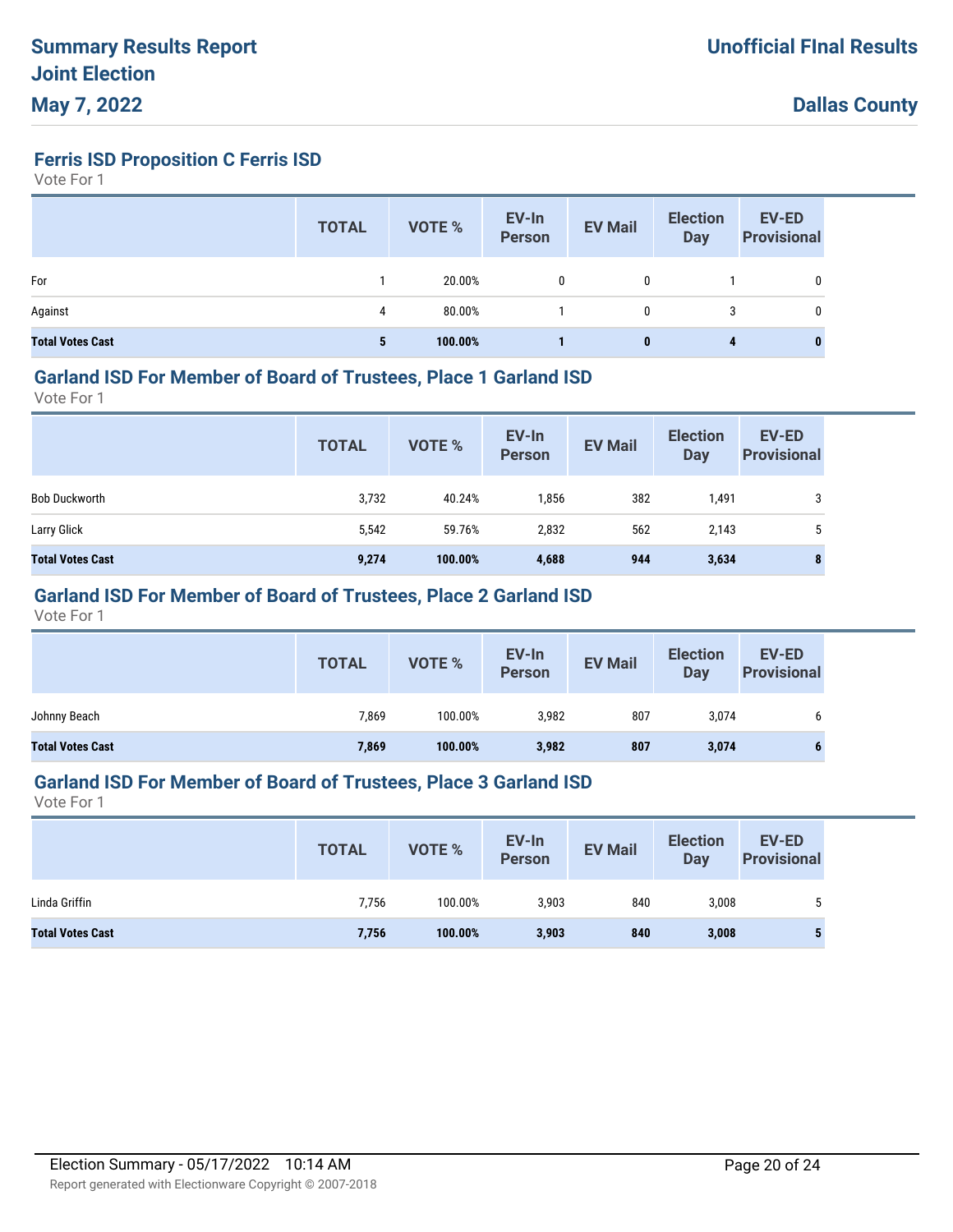# **Grand Prairie ISD For Member of Board of Trustees, Place 7, At Large Grand Prairie ISD**

Vote For 1

|                         | <b>TOTAL</b> | <b>VOTE %</b> | EV-In<br><b>Person</b> | <b>EV Mail</b> | <b>Election</b><br><b>Day</b> | <b>EV-ED</b><br><b>Provisional</b> |
|-------------------------|--------------|---------------|------------------------|----------------|-------------------------------|------------------------------------|
| Amber Moffitt           | 1,369        | 39.70%        | 724                    | 114            | 531                           | 0                                  |
| <b>Burke Hall</b>       | 1,342        | 38.92%        | 726                    | 100            | 515                           |                                    |
| Patty Harris            | 737          | 21.37%        | 403                    | 64             | 270                           | 0                                  |
| <b>Total Votes Cast</b> | 3,448        | 100.00%       | 1,853                  | 278            | 1,316                         |                                    |

#### **Grand Prairie ISD For Member of Board of Trustees, District 6 Grand Prairie Dist 6**

Vote For 1

|                         | <b>TOTAL</b> | VOTE %  | EV-In<br>Person | <b>EV Mail</b> | <b>Election</b><br>Day | EV-ED<br><b>Provisional</b> |
|-------------------------|--------------|---------|-----------------|----------------|------------------------|-----------------------------|
| <b>Chris Riddick</b>    | 607          | 41.78%  | 331             | 37             | 239                    | 0                           |
| <b>Emily Liles</b>      | 846          | 58.22%  | 552             | 37             | 257                    | 0                           |
| <b>Total Votes Cast</b> | 1,453        | 100.00% | 883             | 74             | 496                    | $\bf{0}$                    |

### **Highland Park ISD For Member of Board of Trustees, Place 3 Highland Park ISD**

Vote For 1

|                         | <b>TOTAL</b> | <b>VOTE %</b> | EV-In<br>Person | <b>EV Mail</b> | <b>Election</b><br>Day | <b>EV-ED</b><br><b>Provisional</b> |
|-------------------------|--------------|---------------|-----------------|----------------|------------------------|------------------------------------|
| <b>Bryce Benson</b>     | 6,324        | 100.00%       | 4,307           | 203            | 1,807                  |                                    |
| <b>Total Votes Cast</b> | 6,324        | 100.00%       | 4,307           | 203            | 1,807                  |                                    |

#### **Highland Park ISD For Member of Board of Trustees, Place 4 Highland Park ISD**

|                         | <b>TOTAL</b> | VOTE %  | EV-In<br><b>Person</b> | <b>EV Mail</b> | <b>Election</b><br><b>Day</b> | <b>EV-ED</b><br><b>Provisional</b> |
|-------------------------|--------------|---------|------------------------|----------------|-------------------------------|------------------------------------|
| Jae Ellis               | 4,184        | 50.87%  | 2,877                  | 178            | 1,122                         |                                    |
| <b>Tyler Beeson</b>     | 4,041        | 49.13%  | 2,621                  | 109            | 1,307                         | 4                                  |
| <b>Total Votes Cast</b> | 8,225        | 100.00% | 5,498                  | 287            | 2,429                         | 11                                 |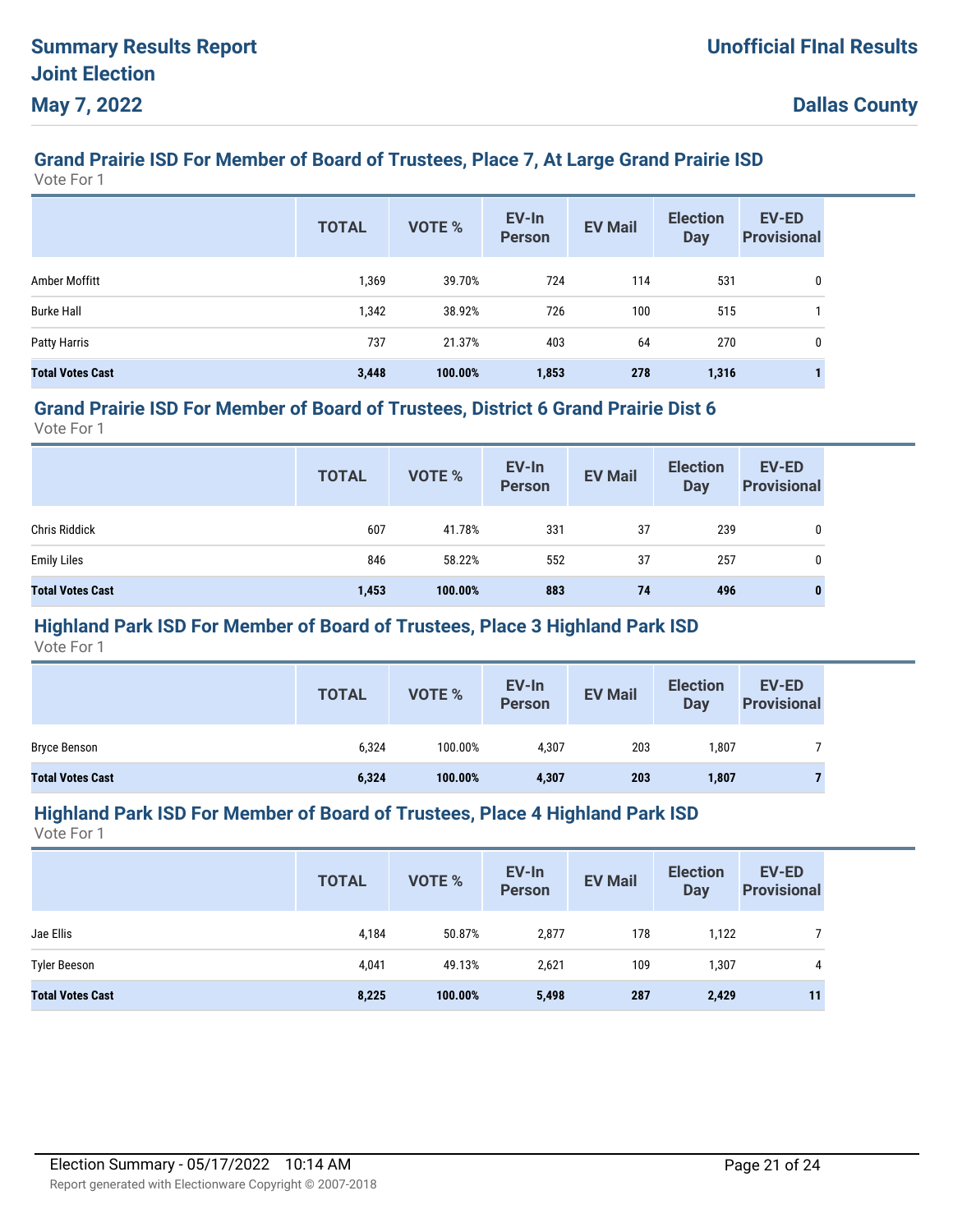# **Highland Park ISD For Member of Board of Trustees, Place 5 Highland Park ISD**

Vote For 1

|                         | <b>TOTAL</b> | <b>VOTE %</b> | EV-In<br>Person | <b>EV Mail</b> | <b>Election</b><br><b>Day</b> | <b>EV-ED</b><br><b>Provisional</b> |
|-------------------------|--------------|---------------|-----------------|----------------|-------------------------------|------------------------------------|
| Ellen Lee               | 4,837        | 58.84%        | 3,356           | 193            | 1,279                         | 9                                  |
| <b>Spencer Siino</b>    | 3,384        | 41.16%        | 2,149           | 90             | 1,143                         | 2                                  |
| <b>Total Votes Cast</b> | 8,221        | 100.00%       | 5,505           | 283            | 2,422                         | 11                                 |

#### **Irving ISD For Member of Board of Trustees, District 5 Irving Dist 5**

Vote For 1

|                         | <b>TOTAL</b> | VOTE %  | EV-In<br>Person | <b>EV Mail</b> | <b>Election</b><br>Day | <b>EV-ED</b><br><b>Provisional</b> |
|-------------------------|--------------|---------|-----------------|----------------|------------------------|------------------------------------|
| A.D. Jenkins            | 463          | 79.28%  | 260             | 42             | 161                    | 0                                  |
| Jim Scrivner            | 121          | 20.72%  | 73              | 3              | 45                     | 0                                  |
| <b>Total Votes Cast</b> | 584          | 100.00% | 333             | 45             | 206                    | 0                                  |

## **Lancaster ISD For Member of Board of Trustees, District 3 Lancaster Dist 3**

Vote For 1

|                         | <b>TOTAL</b> | <b>VOTE %</b> | EV-In<br>Person | <b>EV Mail</b> | <b>Election</b><br><b>Day</b> | <b>EV-ED</b><br><b>Provisional</b> |
|-------------------------|--------------|---------------|-----------------|----------------|-------------------------------|------------------------------------|
| Temika S. Whitfield     | 136          | 64.46%        | 77              | 5              | 53                            |                                    |
| Sharonda Phenque Betts  | 75           | 35.54%        | 35              | 8              | 32                            |                                    |
| <b>Total Votes Cast</b> | 211          | 100.00%       | 112             | 13             | 85                            |                                    |

#### **Lancaster ISD For Member of Board of Trustees, District 6 Lancaster Dist 6**

|                         | <b>TOTAL</b> | VOTE %  | EV-In<br><b>Person</b> | <b>EV Mail</b> | <b>Election</b><br><b>Day</b> | <b>EV-ED</b><br><b>Provisional</b> |
|-------------------------|--------------|---------|------------------------|----------------|-------------------------------|------------------------------------|
| Chenique Lewis          | 29           | 9.18%   | 20                     |                | 8                             | 0                                  |
| Deshia Renae Lee        | 115          | 36.39%  | 71                     | 6              | 38                            | 0                                  |
| Carolyn Ann Morris      | 172          | 54.43%  | 107                    | 15             | 50                            | 0                                  |
| <b>Total Votes Cast</b> | 316          | 100.00% | 198                    | 22             | 96                            | $\bf{0}$                           |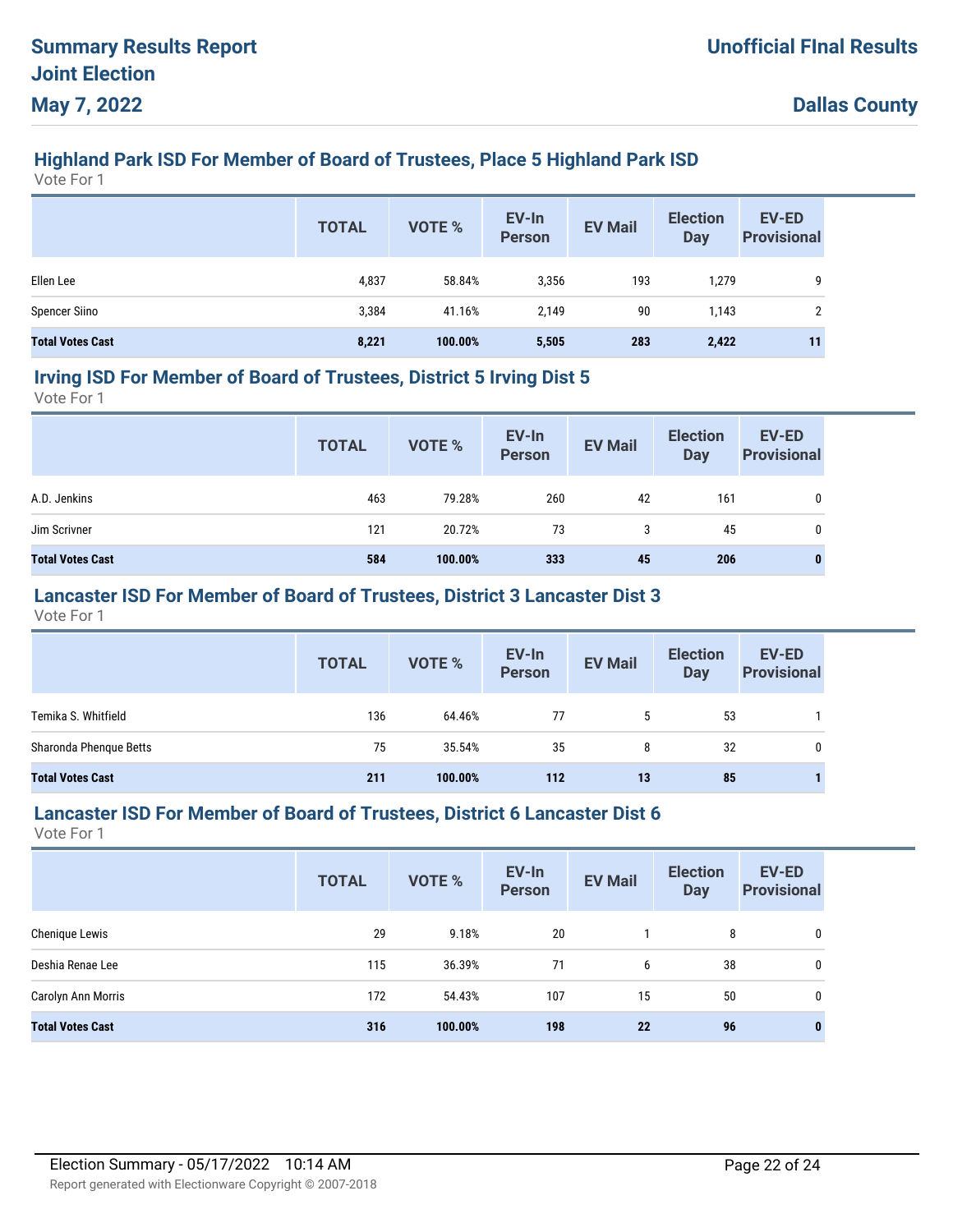## **Richardson ISD For Member of Council, Single Member District 2 Richardson Dist 2**

Vote For 1

|                         | <b>TOTAL</b> | <b>VOTE %</b> | EV-In<br><b>Person</b> | <b>EV Mail</b> | <b>Election</b><br><b>Day</b> | <b>EV-ED</b><br><b>Provisional</b> |
|-------------------------|--------------|---------------|------------------------|----------------|-------------------------------|------------------------------------|
| <b>Sherry Clemens</b>   | 1,726        | 41.78%        | 738                    | 110            | 877                           |                                    |
| Vanessa Pacheco         | 1,684        | 40.76%        | 624                    | 117            | 941                           | 2                                  |
| Eron Linn               | 721          | 17.45%        | 283                    | 101            | 334                           | 3                                  |
| <b>Total Votes Cast</b> | 4,131        | 100.00%       | 1,645                  | 328            | 2,152                         | 6                                  |

#### **Richardson ISD For Member of Council, Single Member District 4 Richardson Dist 4**

Vote For 1

|                         | <b>TOTAL</b> | <b>VOTE %</b> | EV-In<br>Person | <b>EV Mail</b> | <b>Election</b><br>Day | <b>EV-ED</b><br><b>Provisional</b> |
|-------------------------|--------------|---------------|-----------------|----------------|------------------------|------------------------------------|
| Regina Harris           | 476          | 100.00%       | 160             | 83             | 231                    |                                    |
| <b>Total Votes Cast</b> | 476          | 100.00%       | 160             | 83             | 231                    |                                    |

### **Richardson ISD For Member of Council, Single Member District 5 Richardson Dist 5**

Vote For 1

|                         | <b>TOTAL</b> | VOTE %  | EV-In<br><b>Person</b> | <b>EV Mail</b> | <b>Election</b><br><b>Day</b> | <b>EV-ED</b><br><b>Provisional</b> |
|-------------------------|--------------|---------|------------------------|----------------|-------------------------------|------------------------------------|
| Rachel McGowan          | 2,966        | 50.99%  | 1,474                  | 192            | .300                          | 0                                  |
| Kile Brown              | 628          | 10.80%  | 253                    | 74             | 299                           | 2                                  |
| Jan Stell               | 2,223        | 38.22%  | 1,224                  | 112            | 887                           | 0                                  |
| <b>Total Votes Cast</b> | 5,817        | 100.00% | 2,951                  | 378            | 2,486                         | $\mathbf{2}$                       |

#### **Dallas College For Member of Board of Trustees, District 1 (Unexpired Term)**

|                           | <b>TOTAL</b> | <b>VOTE %</b> | EV-In<br><b>Person</b> | <b>EV Mail</b> | <b>Election</b><br><b>Day</b> | <b>EV-ED</b><br><b>Provisional</b> |
|---------------------------|--------------|---------------|------------------------|----------------|-------------------------------|------------------------------------|
| Lynn Davenport            | 5,307        | 32.08%        | 2,366                  | 500            | 2,435                         | 6                                  |
| Catalina E. Garcia        | 5,942        | 35.92%        | 2,376                  | 592            | 2,965                         | 9                                  |
| Gretchen Minyard Williams | 5,292        | 31.99%        | 2,199                  | 845            | 2,237                         | 11                                 |
| <b>Total Votes Cast</b>   | 16,541       | 100.00%       | 6,941                  | 1,937          | 7,637                         | 26                                 |